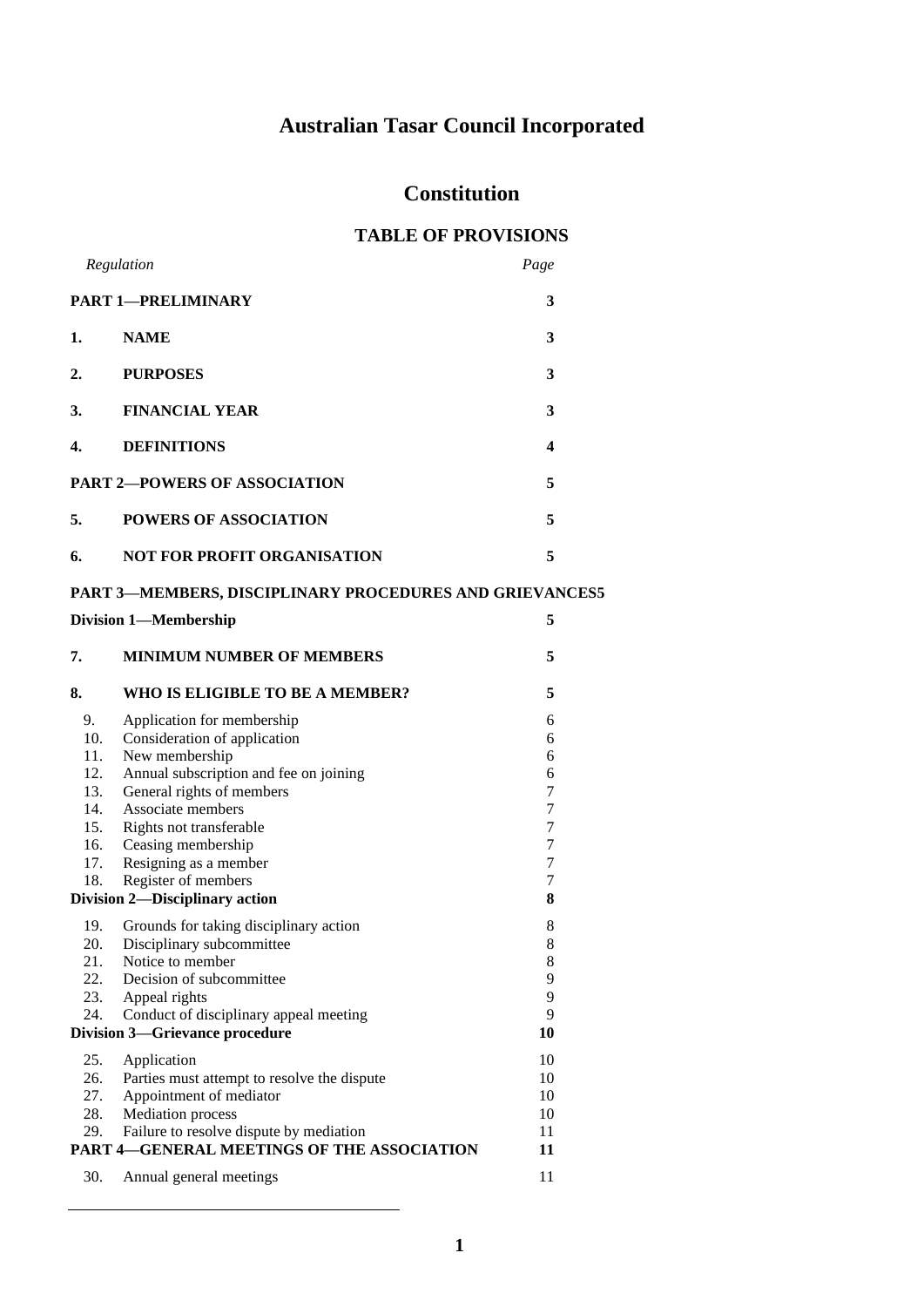| 31.                                   | Special general meetings                                      | 11 |    |
|---------------------------------------|---------------------------------------------------------------|----|----|
| 32.                                   | Special general meeting held at request of members            | 12 |    |
| 33.                                   | Notice of general meetings                                    | 12 |    |
| 34.                                   | Proxies                                                       | 13 |    |
| 35.                                   | Use of technology                                             | 13 |    |
| 36.                                   | Quorum at general meetings                                    | 13 |    |
| 37.                                   | Adjournment of general meeting                                | 14 |    |
| 38.                                   | Voting at general meeting                                     | 14 |    |
| 39.                                   | Special resolutions                                           | 14 |    |
| 40.                                   | Determining whether resolution carried                        | 14 |    |
| 41.                                   | Minutes of general meeting                                    | 15 |    |
|                                       | <b>PART 5-COMMITTEE</b>                                       | 15 |    |
| <b>Division 1-Powers of Committee</b> |                                                               | 15 |    |
| 42.                                   | Role and powers                                               | 15 |    |
| 43.                                   | Delegation                                                    | 16 |    |
|                                       | Division 2-Composition of Committee and duties of members     | 16 |    |
|                                       |                                                               |    |    |
| 44.                                   | <b>Composition of Committee</b>                               | 16 |    |
| 45.                                   | <b>General Duties</b>                                         | 16 |    |
| 46.                                   | President and Vice-President                                  | 16 |    |
| 47.                                   | Secretary                                                     | 17 |    |
| 48.                                   | Treasurer                                                     | 17 |    |
|                                       | Division 3—Election of Committee members and tenure of office | 17 |    |
| 49.                                   | Who is eligible to be a Committee member                      | 17 |    |
| 50.                                   | Positions to be declared vacant                               | 18 |    |
| 51.                                   | Nominations                                                   | 18 |    |
| 52.                                   | Election of President etc.                                    | 18 |    |
| 53.                                   | Election of ordinary members                                  | 18 |    |
| 54.                                   | <b>Ballot</b>                                                 | 18 |    |
| 55.                                   | Term of office                                                | 19 |    |
| 56.                                   | Vacation of office                                            | 20 |    |
| 57.                                   | Filling casual vacancies                                      | 20 |    |
|                                       | <b>Division 4-Meetings of Committee</b>                       | 20 |    |
| 58.                                   | Meetings of Committee                                         | 20 |    |
|                                       |                                                               |    |    |
| 59.                                   | Notice of meetings                                            | 20 |    |
| 60.                                   | <b>Urgent</b> meetings                                        | 21 |    |
| 61.                                   | Procedure and order of business                               | 21 |    |
| 62.                                   | Use of technology                                             | 21 |    |
| 63.                                   | Quorum                                                        | 21 |    |
| 64.                                   | Voting                                                        | 21 |    |
| 65.                                   | Conflict of interest                                          | 22 |    |
| 66.                                   | Minutes of meeting                                            | 22 |    |
| 67.                                   | Leave of absence                                              | 22 |    |
|                                       | <b>PART 6-FINANCIAL MATTERS</b>                               | 22 |    |
| 68.                                   | Source of funds                                               | 22 |    |
| 69.                                   | Management of funds                                           | 22 |    |
| 70.                                   | Financial records                                             | 23 |    |
| 71.                                   | <b>Financial statements</b>                                   | 23 |    |
| <b>PART 7-GENERAL MATTERS</b>         |                                                               | 23 |    |
| 72.                                   | Common seal                                                   | 23 |    |
| 73.                                   | Registered address                                            | 23 |    |
| 74.                                   | Notice requirements                                           | 24 |    |
| 75.                                   | Custody and inspection of books and records                   | 24 |    |
| 76.                                   | Winding up and cancellation                                   | 24 |    |
| 77.                                   | Alteration of Rules                                           | 25 |    |
| 78.                                   | Trophies                                                      | 25 |    |
|                                       |                                                               |    | 25 |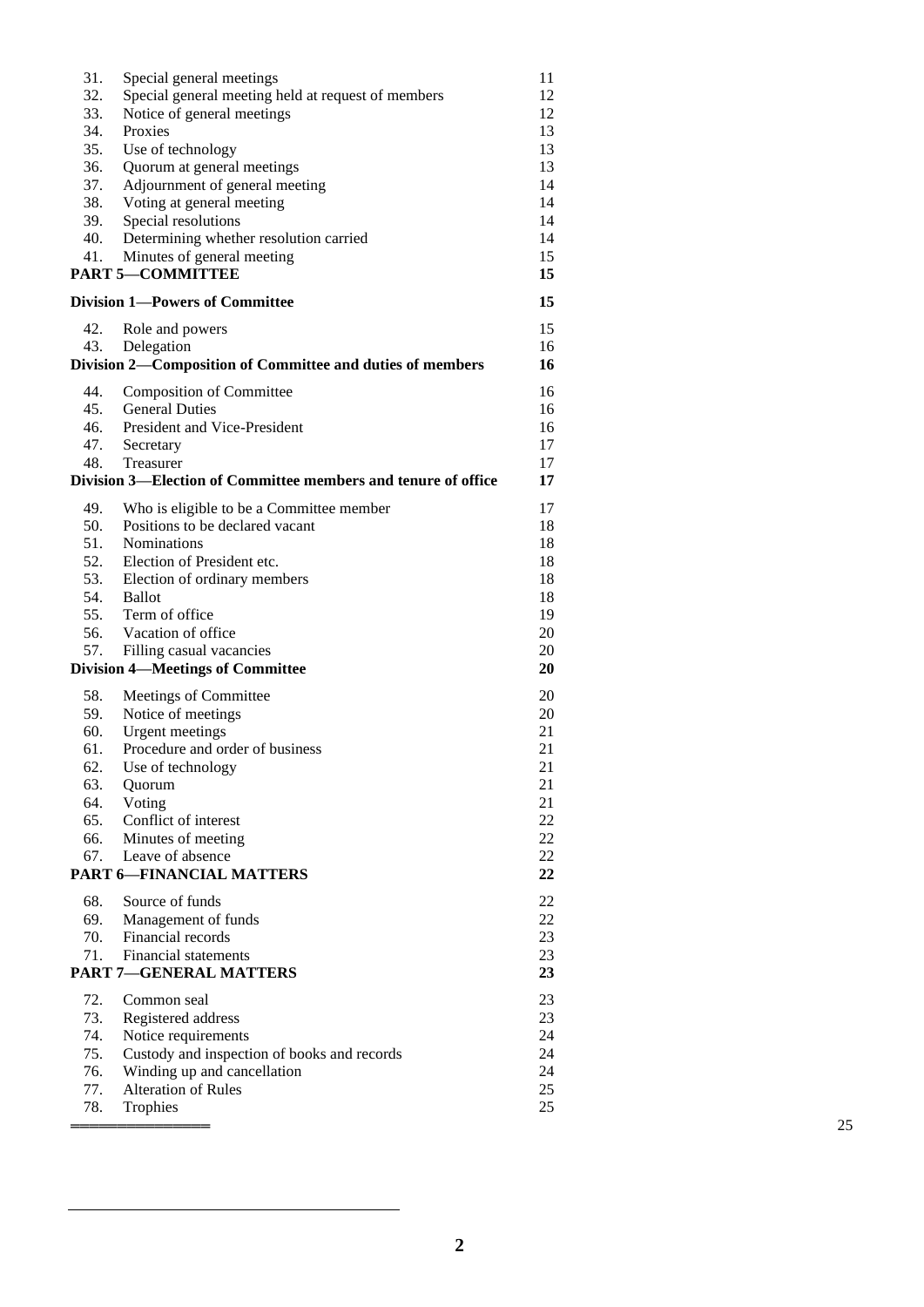## **Autralian Tasar Council Incorpororated rules**

#### **Note**

The persons who from time to time are members of the Association are an incorporated association by the name given in rule 1 of these Rules.

Under section 46 of the **Associations Incorporation Reform Act 2012**, these Rules are taken to constitute the terms of a contract between the Association and its members.

#### **PART 1—PRELIMINARY**

#### **1.** *Name*

The name of the incorporated association is "Australian Tasar Council Incorporated", in these Rules called "the Council" or "ATC")

#### **2.** *Purposes*

The purposes of the association are:

- 2.1 To arrange and control the annual Australian Championship and to promote Tasar Class racing on a national level
- 2.2 To be the approving body for the 'Notice of Race' and 'Sailing Instructions' for the Australian Championships
- 2.3 To appoint a competent National Measurer to measure and rule on questions and challenges relating to the Tasar Class rules at the Australian Championships
- 2.4 To promote other inter-regional activity of the Tasar Class
- 2.5 To provide guidance to race committees and jurors in respect to matters related to Tasar class racing
- 2.6 To assist in the facilitation of the hosting of Tasar World Championships from time to time in Australia
- 2.7 To be the formal link between Australian Sailing and the Australian members of the Tasar District Class Associations
- 2.8 To communicate with Australian Sailing and any other yachting body/authority, which, in the opinion of the Council, are likely to further the class objectives
- 2.9 To facilitate the communications between members of Tasar Districts within the Australia Region and to support their efforts in promoting fair racing within the Tasar Class.
- 2.10 To facilitate communications with the owner of the copyright for the Tasar class yacht
- 2.11 To communicate on matters of National concern with the World Tasar Council
- 2.12 To support compliance of the Tasar Class in Australia with the Tasar Class Rules
- 2.13 To promote and encourage the Tasar Class within Australia

#### **3.** *Financial year*

The financial year of the Association is each period of 12 months ending on  $30<sup>th</sup>$  of September.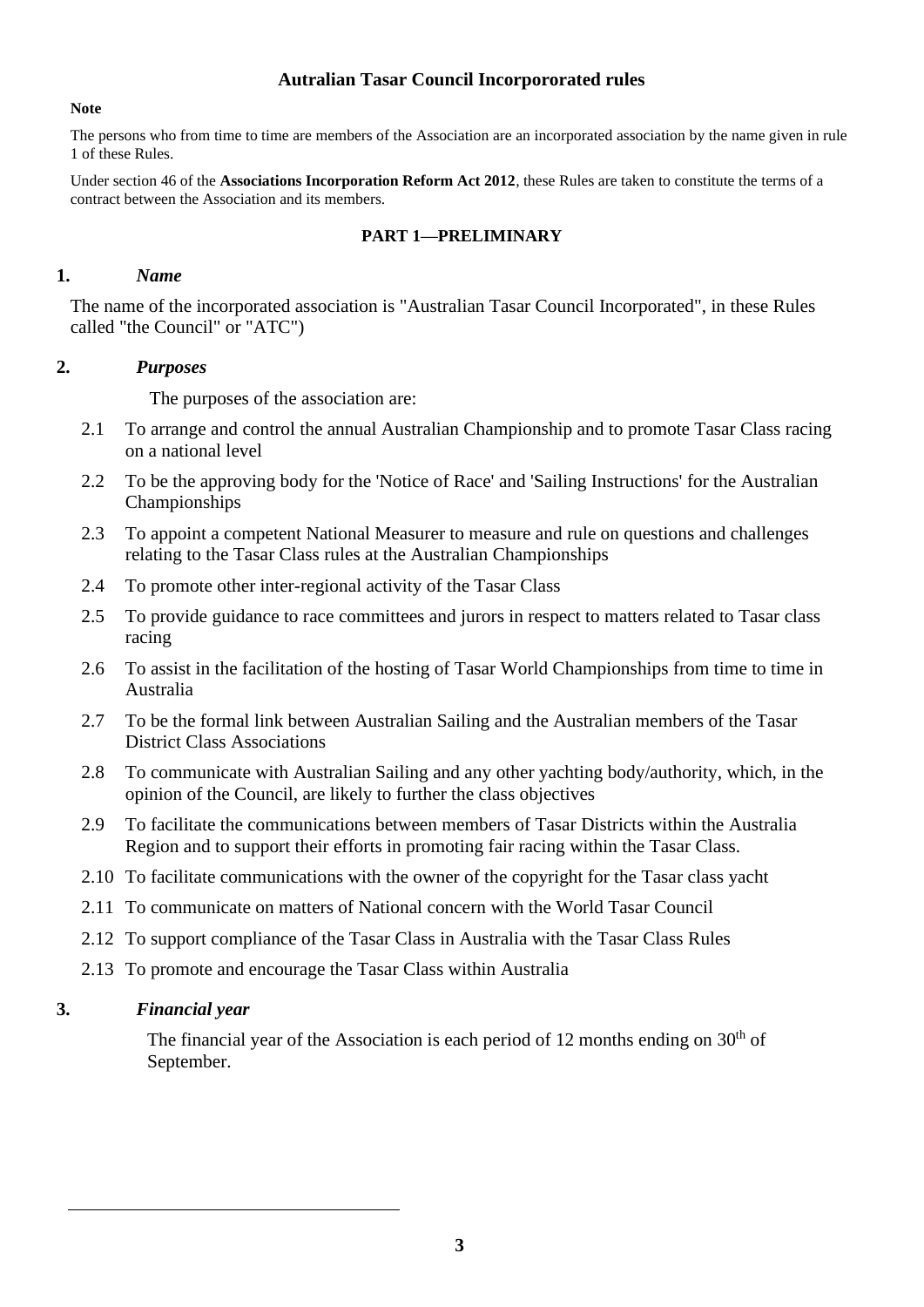## **4.** *Definitions*

In these Rules—

- *absolute majority*, of the Committee, means a majority of the committee members currently holding office and entitled to vote at the time (as distinct from a majority of committee members present at a committee meeting);
- *associate member* means a member referred to in rule 14(1);
- *ATC* means Australian Tasar Council
- *Chairperson*, of a general meeting or committee meeting, means the person chairing the meeting as required under rule 46;
- *Committee* means the Committee having management of the business of the Association;
- *committee meeting* means a meeting of the Committee held in accordance with these Rules;
- *committee member* means a member of the Committee elected or appointed under Division 3 of Part 5;
- *disciplinary appeal meeting* means a meeting of the members of the Association convened under rule 23(3);
- *disciplinary meeting* means a meeting of the Committee convened for the purposes of rule 22;
- *disciplinary subcommittee* means the subcommittee appointed under rule 20;
- *District* means Tasar District Association
- *financial year* means the 12 month period specified in rule 3;
- *general meeting* means a general meeting of the members of the Association convened in accordance with Part 4 and includes an annual general meeting, a special general meeting and a disciplinary appeal meeting;
- *member* means a member of the Association:
- *member entitled to vote* means a member who under rule 13(2) is entitled to vote at a general meeting;
- *special resolution* means a resolution that requires not less than three-quarters of the members voting at a general meeting, whether in person or by proxy, to vote in favour of the resolution;
- *Tasar District Association or TDA* means an Australian Tasar District Association as defined in the World Tasar Council constitution
- *the Act* means the **Associations Incorporation Reform Act 2012** and includes any regulations made under that Act;
- *the Registrar* means the Registrar of Incorporated Associations.
- *Virtual meeting* means a meeting held by an agreed method of simultaneous electronic communications between all members.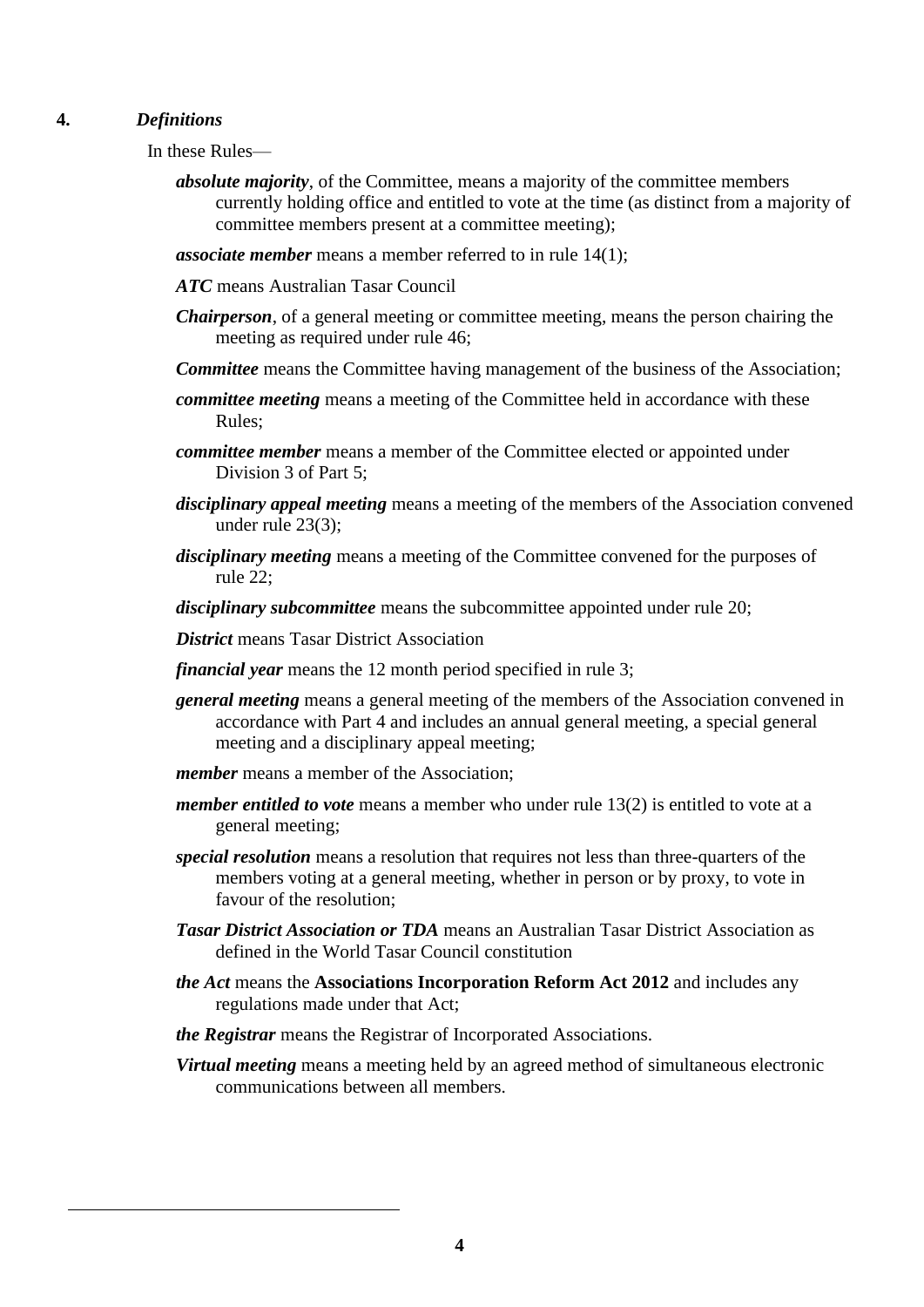#### **PART 2—POWERS OF ASSOCIATION**

## **5.** *Powers of Association*

- 5.1 Subject to the Act, the Association has power to do all things incidental or conducive to achieve its purposes.
- 5.2 Without limiting sub-rule (1), the Association may
	- a) acquire, hold and dispose of real or personal property;
	- b) open and operate accounts with financial institutions;
	- c) invest its money in any security in which trust monies may lawfully be invested;
	- d) raise and borrow money on any terms and in any manner as it thinks fit;
	- e) secure the repayment of money raised or borrowed, or the payment of a debt or liability;
	- f) appoint agents to transact business on its behalf;
	- g) enter into any other contract it considers necessary or desirable.
- 5.3 The Association may only exercise its powers and use its income and assets (including any surplus) for its purposes.

## **6.** *Not for profit organisation*

- 6.1 The Association must not distribute any surplus, income or assets directly or indirectly to its members.
- 6.2 Sub-rule (6.1) does not prevent the Association from paying a member—
	- (a) reimbursement for expenses properly incurred by the member; or
	- (b) for goods or services provided by the member—

if this is done in good faith on terms no more favourable than if the member was not a member.

## **PART 3—MEMBERS, DISCIPLINARY PROCEDURES AND GRIEVANCES**

## **Division 1—Membership**

## **7.** *Minimum number of members*

The Association must have at least 5 members.

## **8.** *Who is eligible to be a member?*

8.1 Delegate members

Persons holding the following positions are automatically appointed delegate members of this Council unless they notify the secretary of the ATC in writing that they do not wish to be a member or they have been suspended or expelled from membership of the Council:

- a) the Chairman of a Tasar District Association
- b) the Secretary of a Tasar District Association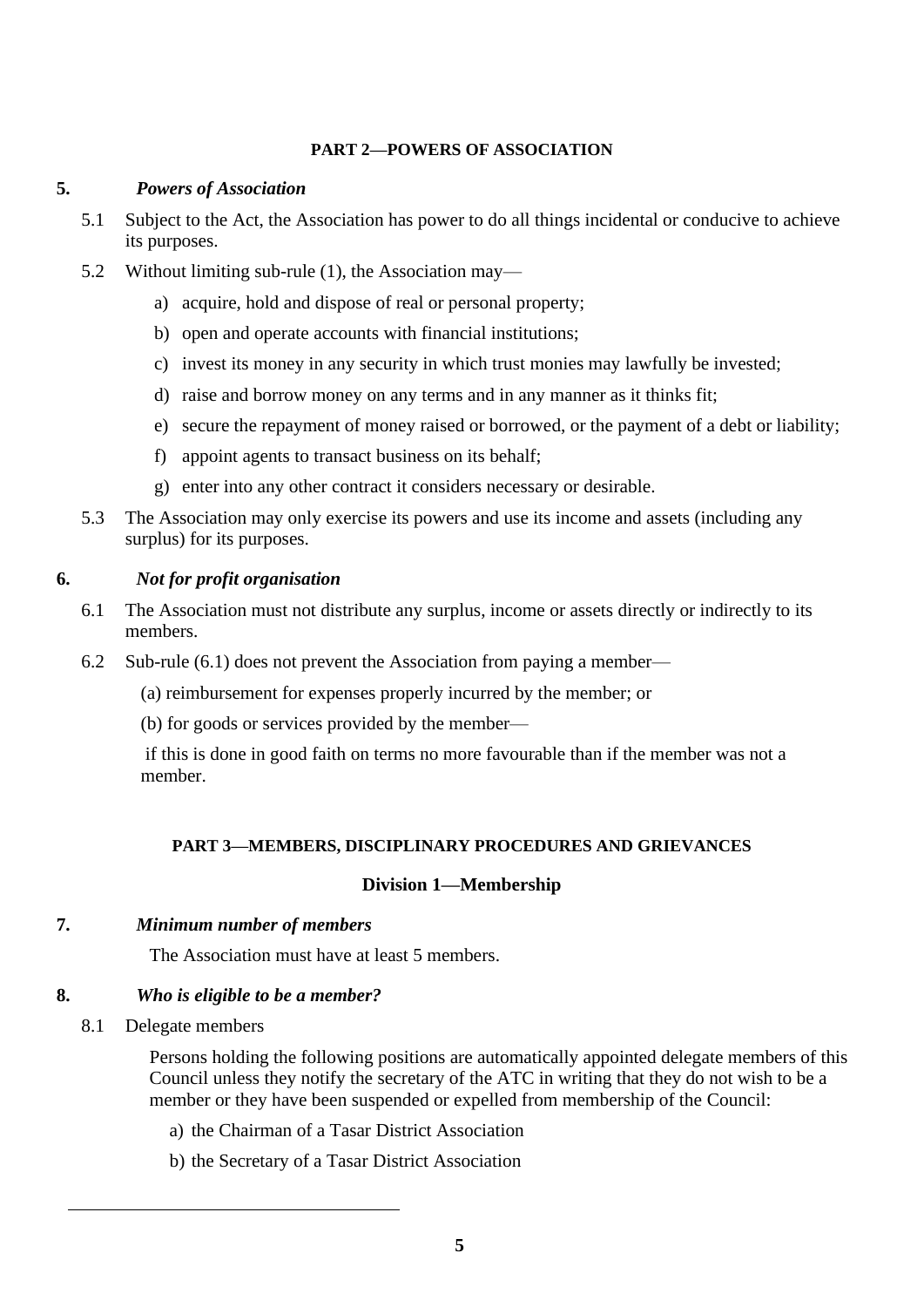## c) one nominee of the Australian Defence Forces

#### 8.2 Open members

Up to two other persons may be elected to become open members of the Council if they are financial members of an Australian Tasar District Association and they are nominated to the position by a financial member of an Australian Tasar District Association.

#### Terms for open members

The term for an open member is two years after which time they must stand down at the next AGM. They may be re-nominated and seek re-election.

#### **9. Application for membership**

To apply to become an open member of the Association, a person must submit a written application to the secretary of the Association stating that the person—

- a) wishes to become a member of the Association; and
- b) supports the purposes of the Association; and
- c) agrees to comply with these Rules.

#### The application –

- a) must be signed by the applicant; and
- b) accompanied by a nomination form signed by a financial member of a TDA
- c) be lodged with the Secretary of the ATC no less than 14 days prior to the Annual General Meeting of the ATC at which the election of 'open member' will take place,

#### **10. Consideration of application**

- a) Elections of open members will be considered at each AGM
- b) If the number of nominations for open members is equal to or less than the number of vacancies then the nominees shall be deemed to be elected.
- c) If the number of nominations for open members exceeds the number of vacancies the delegate members must vote in a reasonable and proper manner at the AGM to elect the open members.
- d) Nominations can be called for and received at the Annual General Meeting if no written nominations have been received.

#### **11. New membership**

If an application for membership is approved by the Committee—

- a) the resolution to accept the membership must be recorded in the minutes of the committee meeting; and
- b) the Secretary must, as soon as practicable, enter the name and address of the new member, and the date of becoming a member, in the register of members.
- c) A person becomes a member of the Association and, subject to rule 13(2), is entitled to exercise his or her rights of membership from the date, on which the Committee approves the person's membership;

#### **12. Annual subscription and fee on joining**

- 12.1 There is no annual subscription or joining fee.
- 12.2 The income of the Council shall be obtained from levies imposed from time to time on the Tasar District Associations and National Championships.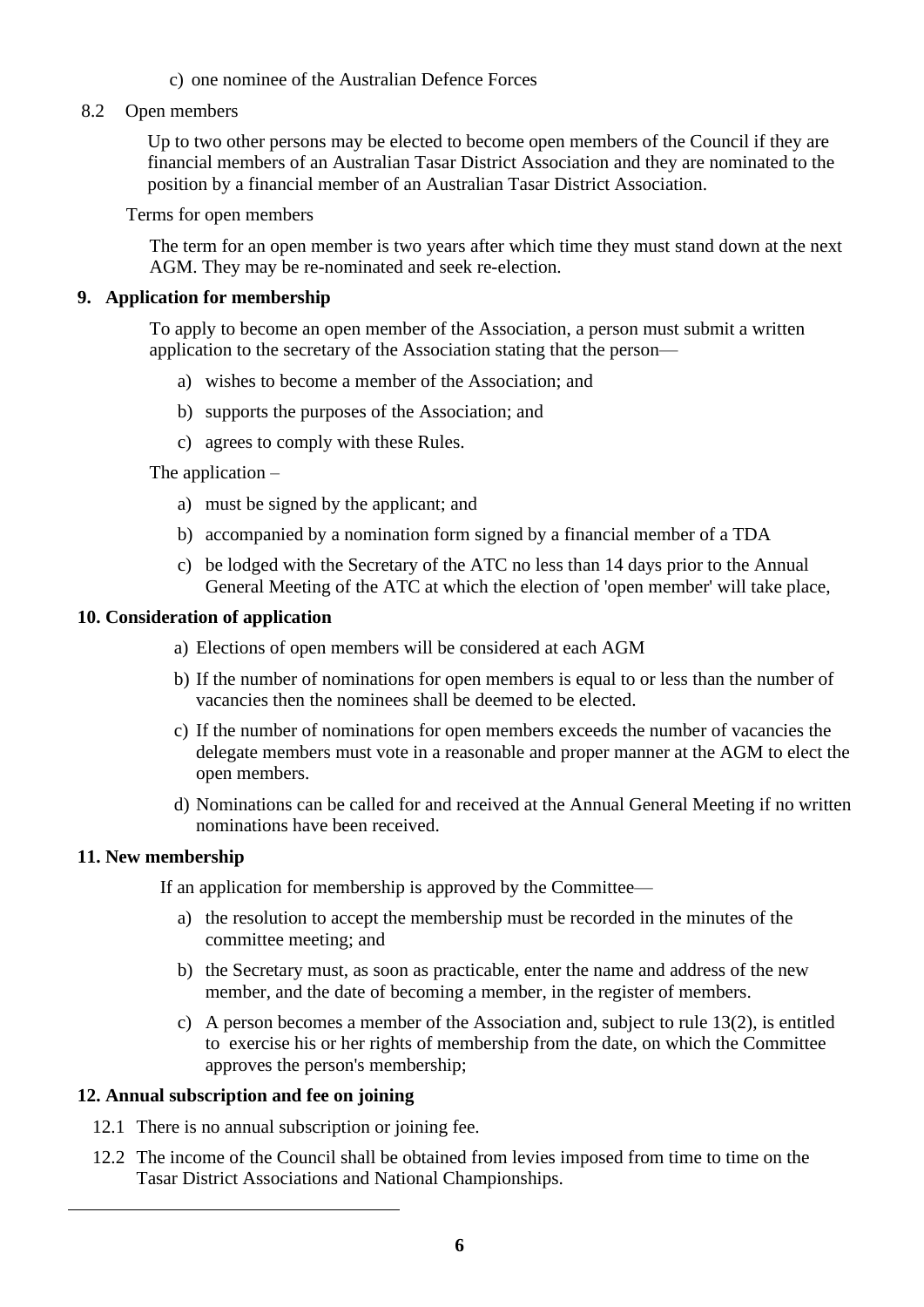## **13. General rights of members**

- 13.1 A member of the Association who is entitled to vote has the right
	- a) to receive notice of general meetings and of proposed special resolutions in the manner and time prescribed by these Rules; and
	- b) to submit items of business for consideration at a general meeting; and
	- c) to attend and be heard at general meetings; and
	- d) to vote at a general meeting; and
	- e) to have access to the minutes of general meetings and other documents of the Association as provided under rule 75; and
	- f) to inspect the register of members.
- 13.2 A member is entitled to vote if
	- a) the member is a member other than an associate member; and
	- b) more than 10 business days have passed since he or she became a member of the Association; and
	- c) the member's membership rights are not suspended for any reason.

## **14. Associate members**

- 14.1 Associate members of the Association include
	- a) any financial member of an Australian Tasar District Association
	- b) any other category of member as determined by special resolution at a general meeting.
- 14.2 An associate member must not vote but may have other rights as determined by the Committee or by resolution at a general meeting.

#### **15. Rights not transferable**

The rights of a member are not transferable and end when membership ceases.

#### **16. Ceasing membership**

- 16.1 The membership of a person ceases on resignation, expulsion or death.
- 16.2 If a person ceases to be a member of the Association, the Secretary must, as soon as practicable, enter the date the person ceased to be a member in the register of members.

#### **17. Resigning as a member**

- 17.1 A member may resign by notice in writing given to the Association.
- 17.2 A member is taken to have resigned if
	- a) the member is no longer a president or secretary of a Tasar District Association
	- b) the member is no longer a financial member of a Tasar District Association.
- 17.3 Where a delegate member ceases to be the President or Secretary of a Tasar District Association they may maintain their membership of the ATC until the following AGM as a representative member of their Tasar District Association if agreed to in writing by their Tasar District Association.

#### **18. Register of members**

- 18.1 The Secretary must keep and maintain a register of delegate and open members that includes
	- a) for each current member—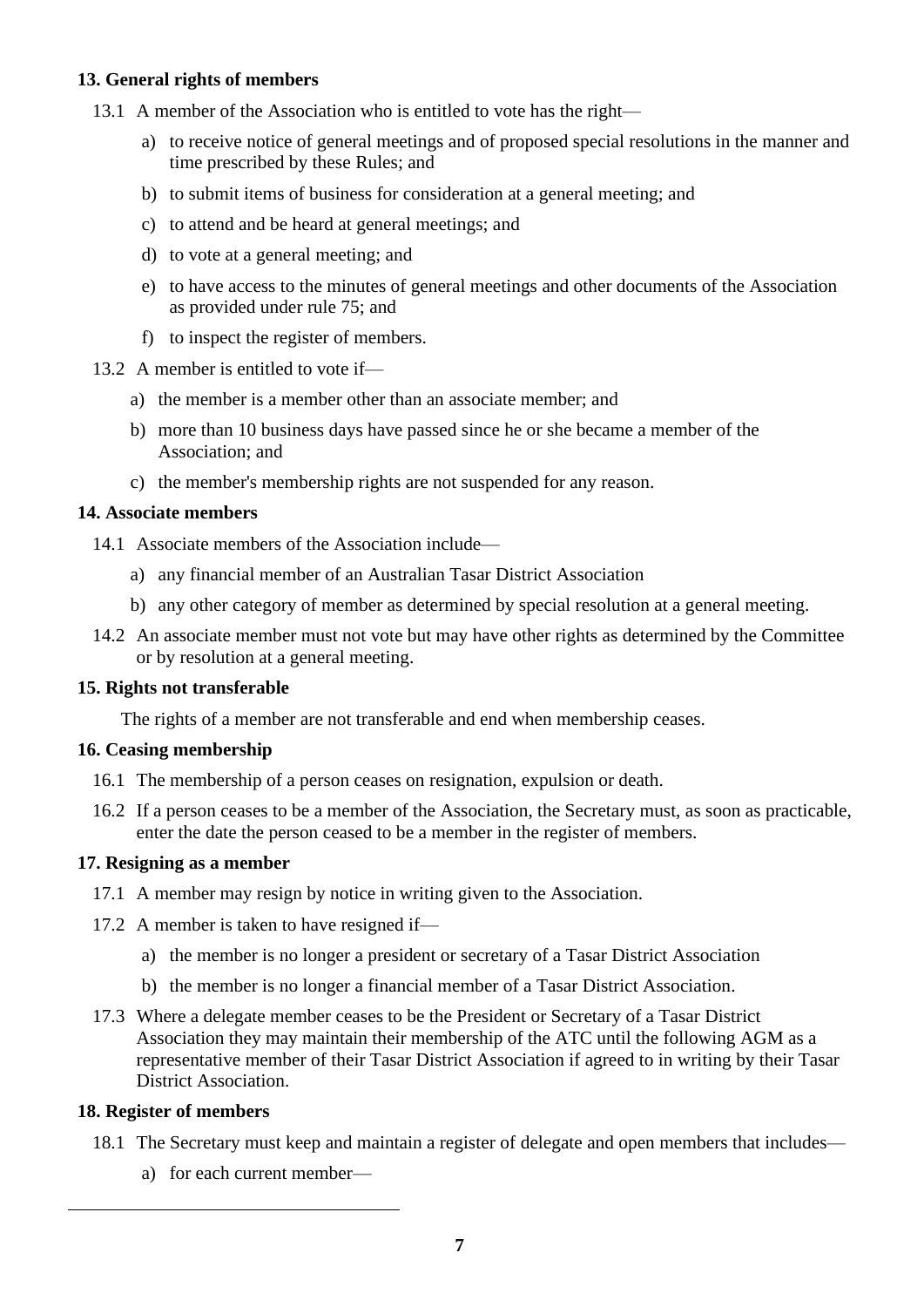- i. the member's name;
- ii. the address for notice last given by the member;
- iii. the date of becoming a member;
- iv. (any other information determined by the Committee; and
- b) for each former member, the date of ceasing to be a member.
- 18.2 Any member may, at a reasonable time and free of charge, inspect the register of members.

#### **Note**

Under section 59 of the Act, access to the personal information of a person recorded in the register of members may be restricted in certain circumstances. Section 58 of the Act provides that it is an offence to make improper use of information about a person obtained from the Register of Members.

## **Division 2—Disciplinary action**

## **19. Grounds for taking disciplinary action**

The Association may take disciplinary action against a member in accordance with this Division if it is determined that the member—

- a) has failed to comply with these Rules; or
- b) refuses to support the purposes of the Association; or
- c) has engaged in conduct prejudicial to the Association.

## **20. Disciplinary subcommittee**

- 20.1 If the Committee is satisfied that there are sufficient grounds for taking disciplinary action against a member, the Committee must appoint a disciplinary subcommittee to hear the matter and determine what action, if any, to take against the member.
- 20.2 The members of the disciplinary subcommittee
	- a) may be Committee members, members of the Association or anyone else; but
	- b) must not be biased against, or in favour of, the member concerned.

#### **21. Notice to member**

- 21.1 Before disciplinary action is taken against a member, the Secretary must give written notice to the member
	- a) stating that the Association proposes to take disciplinary action against the member; and
	- b) stating the grounds for the proposed disciplinary action; and
	- c) specifying the date, place and time of the meeting at which the disciplinary subcommittee intends to consider the disciplinary action (the *disciplinary meeting*); and
	- d) advising the member that he or she may do one or both of the following
		- i. attend the disciplinary meeting and address the disciplinary subcommittee at that meeting;
		- ii. give a written statement to the disciplinary subcommittee at any time before the disciplinary meeting; and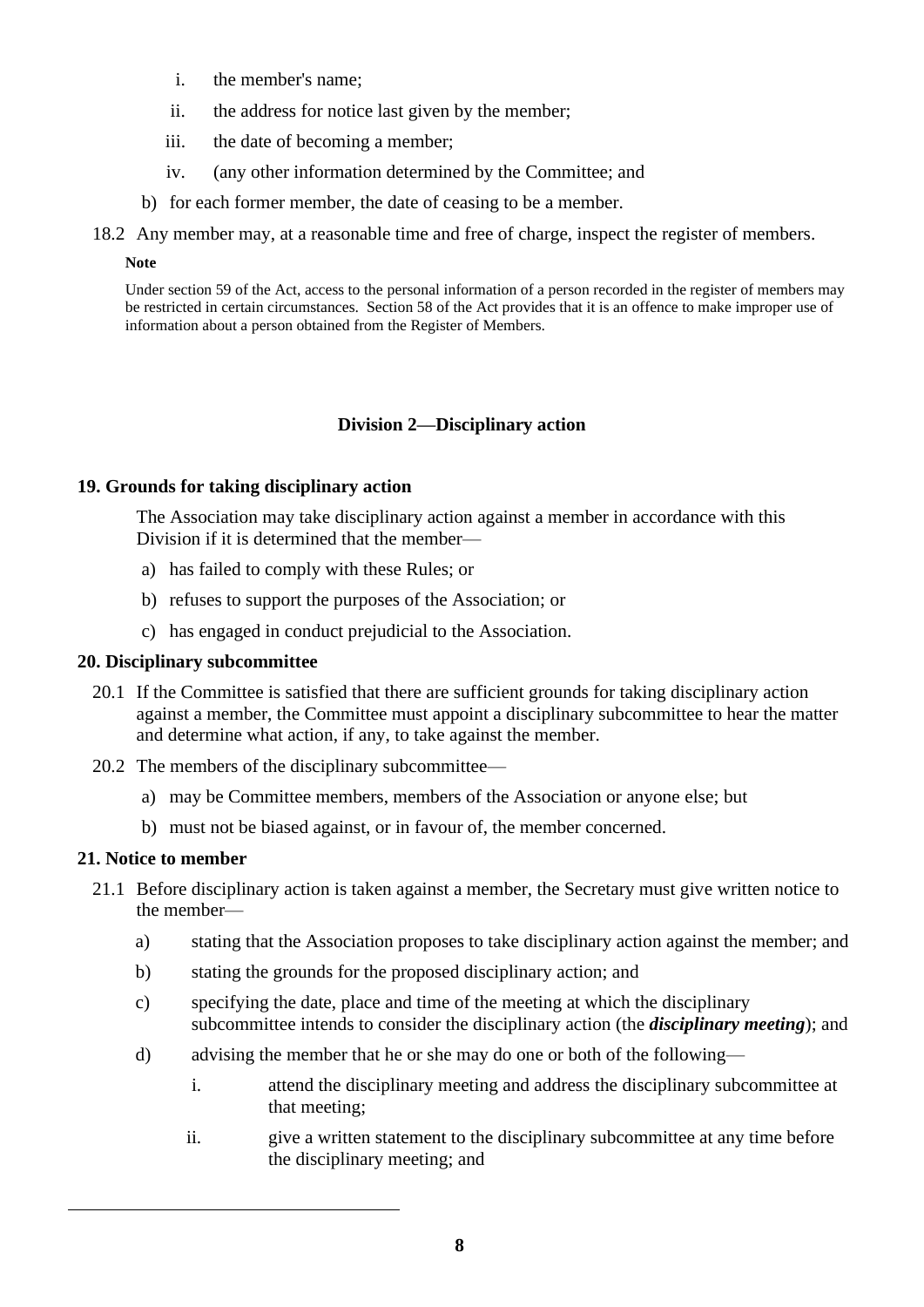- e) setting out the member's appeal rights under rule 23.
- 21.2 The notice must be given no earlier than 28 days, and no later than 14 days, before the disciplinary meeting is held.

## **22. Decision of subcommittee**

- 22.1 At the disciplinary meeting, the disciplinary subcommittee must
	- a) give the member an opportunity to be heard; and
	- b) consider any written statement submitted by the member.
- 22.2 After complying with sub-rule (1), the disciplinary subcommittee may
	- a) take no further action against the member; or
	- b) subject to sub-rule (3)—
	- c) reprimand the member; or
	- d) suspend the membership rights of the member for a specified period; or
	- e) expel the member from the Association.
- 22.3 The disciplinary subcommittee may not fine the member.
- 22.4 The suspension of membership rights or the expulsion of a member by the disciplinary subcommittee under this rule takes effect immediately after the vote is passed.

## **23. Appeal rights**

- 23.1 A person whose membership rights have been suspended or who has been expelled from the Association under rule 22 may give notice to the effect that he or she wishes to appeal against the suspension or expulsion.
- 23.2 The notice must be in writing and given
	- a) to the disciplinary subcommittee immediately after the vote to suspend or expel the person is taken; or
	- b) to the Secretary not later than 48 hours after the vote.
- 23.3 If a person has given notice under sub-rule (2), a disciplinary appeal meeting must be convened by the Committee as soon as practicable, but in any event not later than 21 days, after the notice is received.
- 23.4 Notice of the disciplinary appeal meeting must be given to each member of the Association who is entitled to vote as soon as practicable and must
	- a) specify the date, time and place of the meeting; and
	- b) state
		- i. the name of the person against whom the disciplinary action has been taken; and
		- ii. the grounds for taking that action; and
		- iii. that at the disciplinary appeal meeting the members present must vote on whether the decision to suspend or expel the person should be upheld or revoked.

## **24. Conduct of disciplinary appeal meeting**

- 24.1 At a disciplinary appeal meeting
	- a) no business other than the question of the appeal may be conducted; and
	- b) the Committee must state the grounds for suspending or expelling the member and the reasons for taking that action; and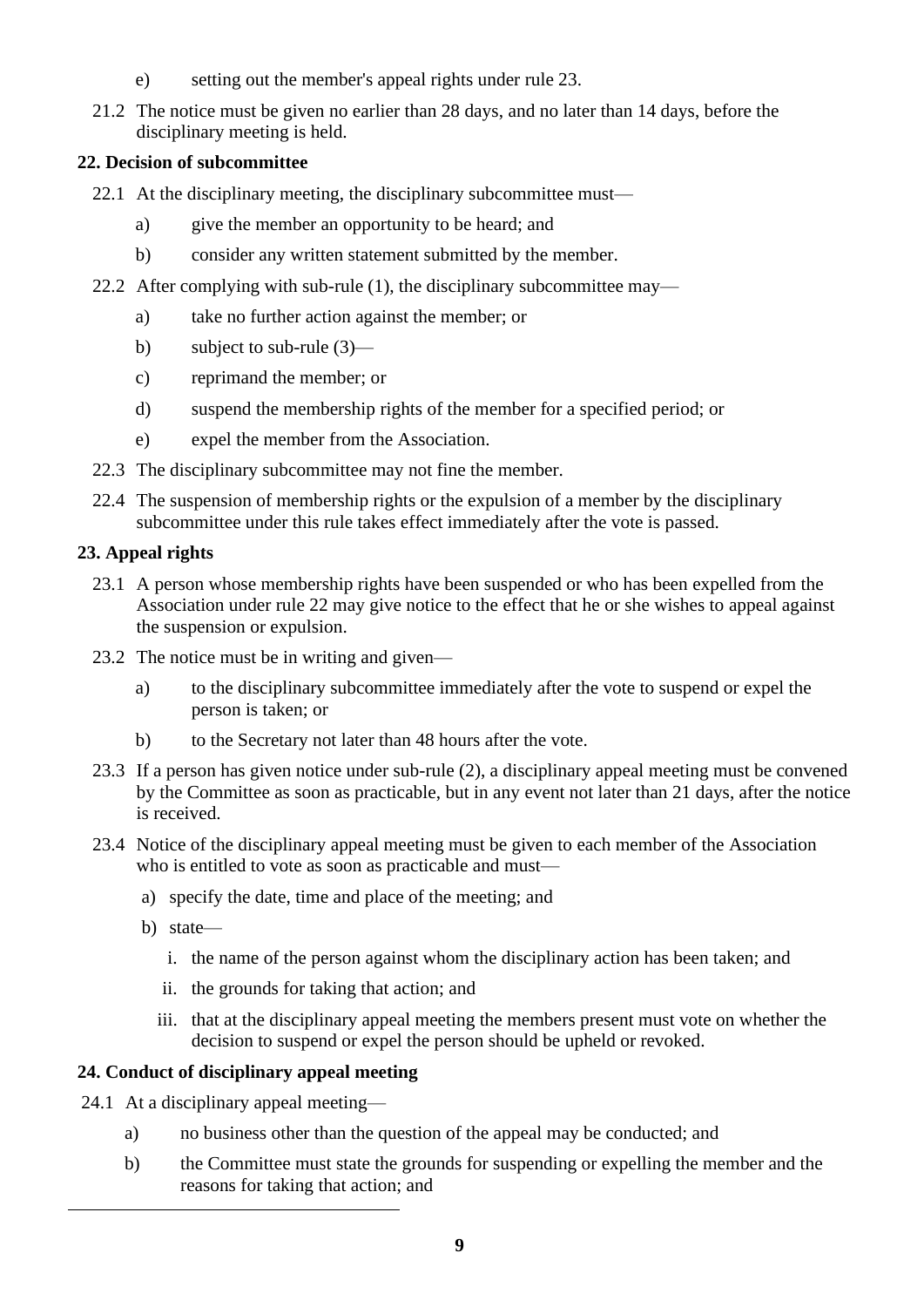- c) the person whose membership has been suspended or who has been expelled must be given an opportunity to be heard.
- 24.2 After complying with sub-rule (1), the members present and entitled to vote at the meeting must vote by secret ballot on the question of whether the decision to suspend or expel the person should be upheld or revoked.
- 24.3 A member may not vote by proxy at the meeting.
- 24.4 The decision is upheld if not less than three quarters of the members voting at the meeting vote in favour of the decision.

## **Division 3—Grievance procedure**

## **25. Application**

- 25.1 The grievance procedure set out in this Division applies to disputes under these Rules between
	- a) a member and another member;
	- b) a member and the Committee;
	- c) a member and the Association.
- 25.2 A member must not initiate a grievance procedure in relation to a matter that is the subject of a disciplinary procedure until the disciplinary procedure has been completed.

#### **26. Parties must attempt to resolve the dispute**

The parties to a dispute must attempt to resolve the dispute between themselves within 14 days of the dispute coming to the attention of each party.

#### **27. Appointment of mediator**

- 27.1 If the parties to a dispute are unable to resolve the dispute between themselves within the time required by rule 26, the parties must within 10 days
	- a) notify the Committee of the dispute; and
	- b) agree to or request the appointment of a mediator; and
	- c) attempt in good faith to settle the dispute by mediation.
- 27.2 The mediator must be
	- a) a person chosen by agreement between the parties; or
	- b) in the absence of agreement
		- i. if the dispute is between a member and another member—a person appointed by the Committee; or
		- ii. if the dispute is between a member and the Committee or the Association a person appointed or employed by the Dispute Settlement Centre of Victoria.
- 27.3 A mediator appointed by the Committee may be a member or former member of the Association but in any case must not be a person who
	- a) has a personal interest in the dispute; or
	- b) is biased in favour of or against any party.

#### **28. Mediation process**

28.1 The mediator to the dispute, in conducting the mediation, must—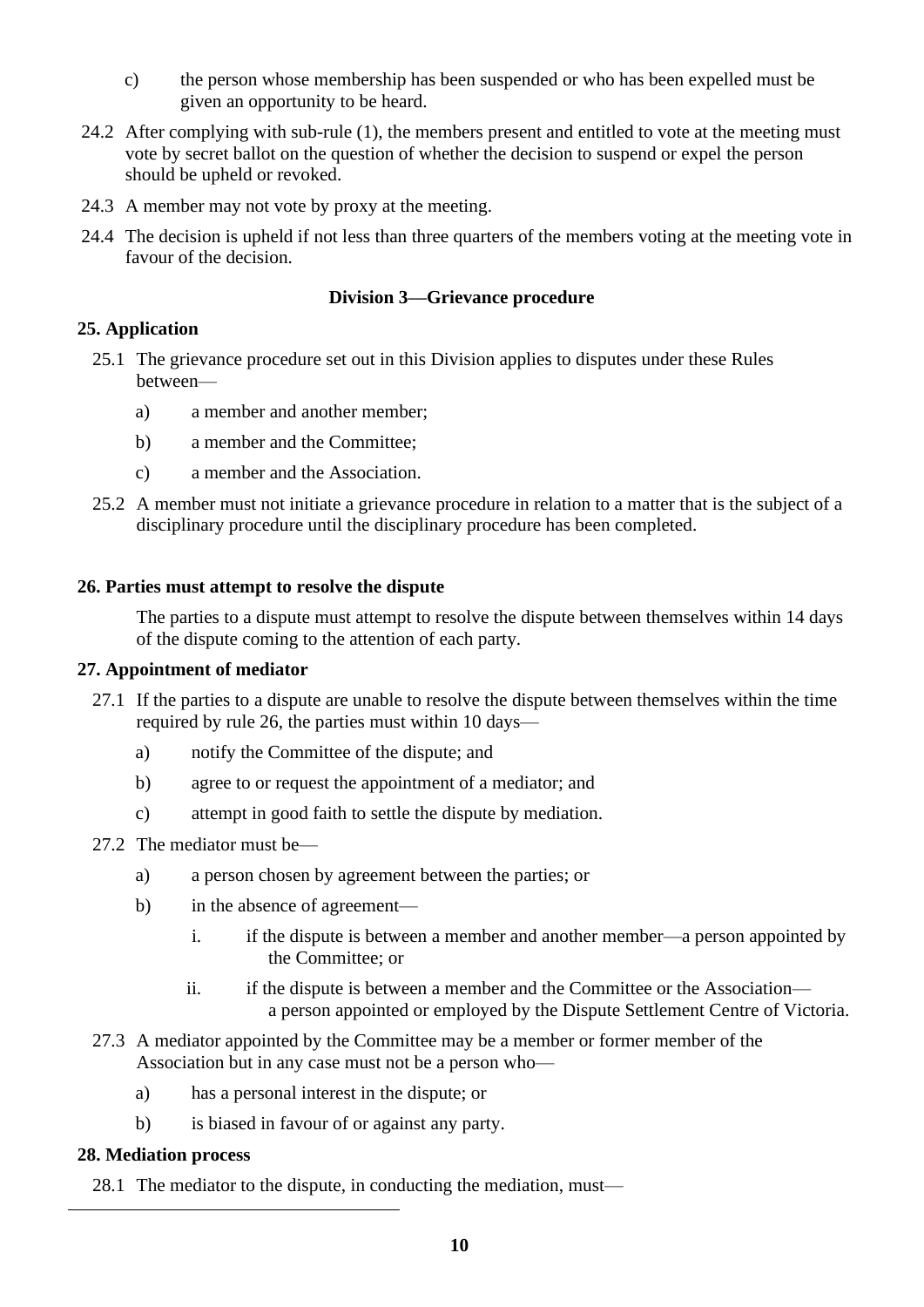- a) give each party every opportunity to be heard; and
- b) allow due consideration by all parties of any written statement submitted by any party; and
- c) ensure that natural justice is accorded to the parties throughout the mediation process.
- 28.2 The mediator must not determine the dispute.

## **29. Failure to resolve dispute by mediation**

If the mediation process does not resolve the dispute, the parties may seek to resolve the dispute in accordance with the Act or otherwise at law.

## **PART 4—GENERAL MEETINGS OF THE ASSOCIATION**

## **30. Annual general meetings**

- 30.1 The Committee must convene an annual general meeting of the Association to be held within 5 months after the end of each financial year.
- 30.2 The Committee may determine the date, time and place of the annual general meeting. Whenever possible the Annual General Meeting shall be conducted during, immediately before or immediately after the Australian Tasar National Titles.
- 30.3 If a physical meeting is not possible within the required time limit, the AGM may be conducted by way of a virtual meeting.
- 30.4 The ordinary business of the annual general meeting is as follows
	- a) to confirm the minutes of the previous annual general meeting and of any special general meeting held since then;
	- b) to receive and consider
		- i. the annual report of the Committee on the activities of the Association during the preceding financial year; and
		- ii. the financial statements of the Association for the preceding financial year submitted by the Committee in accordance with Part 7 of the Act;
	- c) to elect the members of the Committee;
	- d) to confirm or vary the amounts (if any) of the annual levy and that associated with the National titles.
	- e) to confirm the venue and dates of the next Australian National championship and to propose the date and venue of the following ones.
	- f) to report on the World Tasar Council activities, correspondences and decisions.
- 30.5 The annual general meeting may also conduct any other business of which notice has been given in accordance with these Rules.

## **31. Special general meetings**

- 31.1 Any general meeting of the Association, other than an annual general meeting or a disciplinary appeal meeting, is a special general meeting.
- 31.2 The Committee may convene a special general meeting whenever it thinks fit.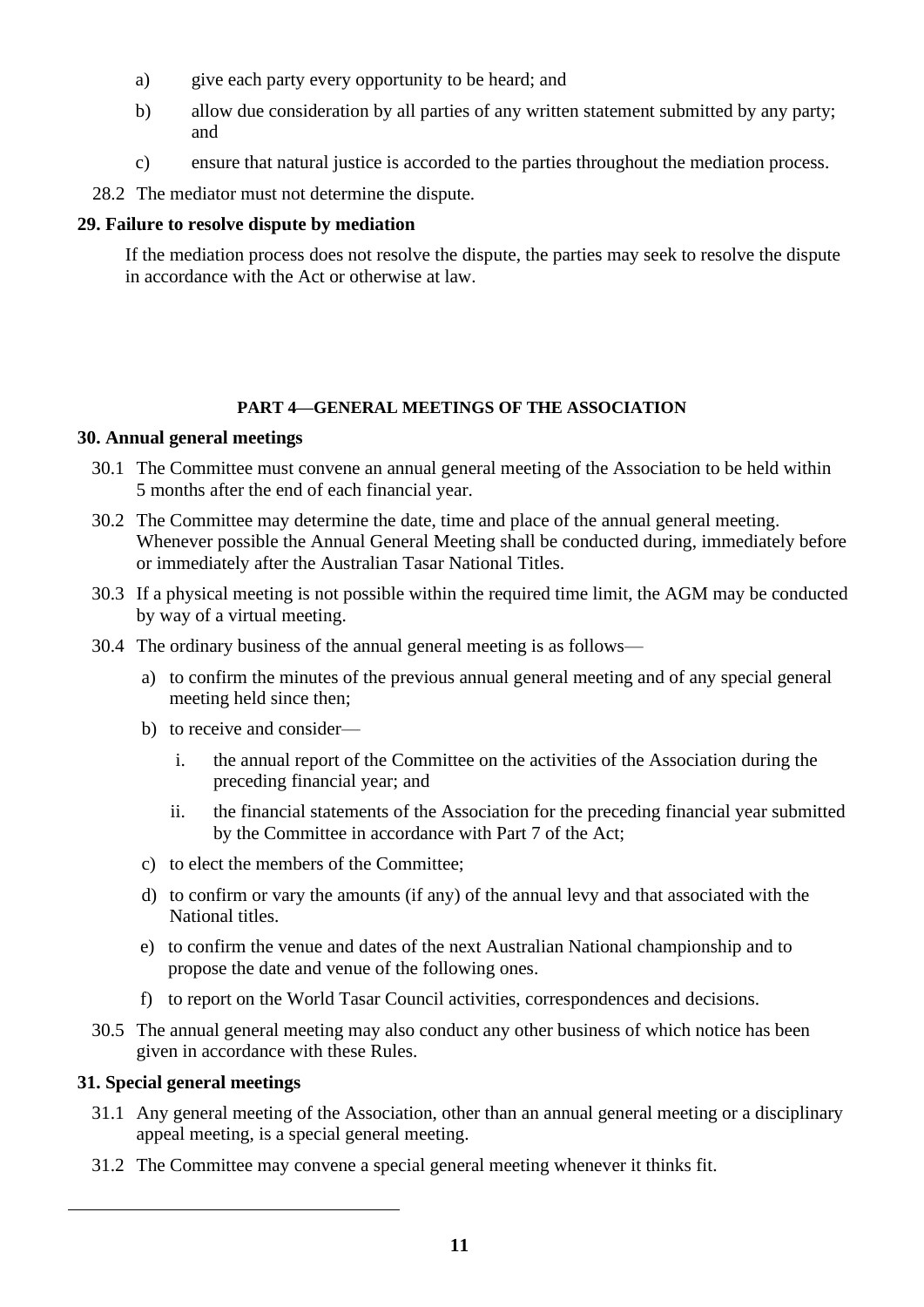- 31.3 No business other than that set out in the notice under rule 33 may be conducted at the meeting.
- 31.4 A special general meeting shall be held during, immediately or after the Australian National titles if the AGM has been conducted at another time due to the seasonal rotation of National Titles.

**Note :** General business may be considered at the meeting if it is included as an item for consideration in the notice under rule 33 and the majority of members at the meeting agree.

#### **32. Special general meeting held at request of members**

- 32.1 The Committee must convene a special general meeting if a request to do so is made in accordance with sub-rule (2) by at least 30% of the total number of members.
- 32.2 A request for a special general meeting must
	- a) be in writing; and
	- b) state the business to be considered at the meeting and any resolutions to be proposed; and
	- c) include the names and signatures of the members requesting the meeting; and
	- d) be given to the Secretary.
- 32.3 If the Committee does not convene a special general meeting within one month after the date on which the request is made, the members making the request (or any of them) may convene the special general meeting.
- 32.4 A special general meeting convened by members under sub-rule (3)
	- a) must be held within 3 months after the date on which the original request was made; and
	- b) may only consider the business stated in that request.
- 32.5 The Association must reimburse all reasonable expenses incurred by the members convening a special general meeting under sub-rule (3).

#### **33. Notice of general meetings**

- 33.1 The Secretary (or, in the case of a special general meeting convened under rule 32(3), the members convening the meeting) must give to each member of the Association
	- a) at least 21 days' notice of a general meeting if a special resolution is to be proposed at the meeting; or
	- b) at least 14 days' notice of a general meeting in any other case.

## 33.2 The notice must—

- a) specify the date, time and place of the meeting; and
- b) indicate the general nature of each item of business to be considered at the meeting; and
- c) if a special resolution is to be proposed
	- i. state in full the proposed resolution; and
	- ii. state the intention to propose the resolution as a special resolution; and
	- iii. comply with rule 34(5).
- 33.3 This rule does not apply to a disciplinary appeal meeting.
- 33.4 Notices of Annual General meeting and Special general meeting shall be posted on the Tasar website.

**Note:** Rule 23(4) sets out the requirements for notice of a disciplinary appeal meeting.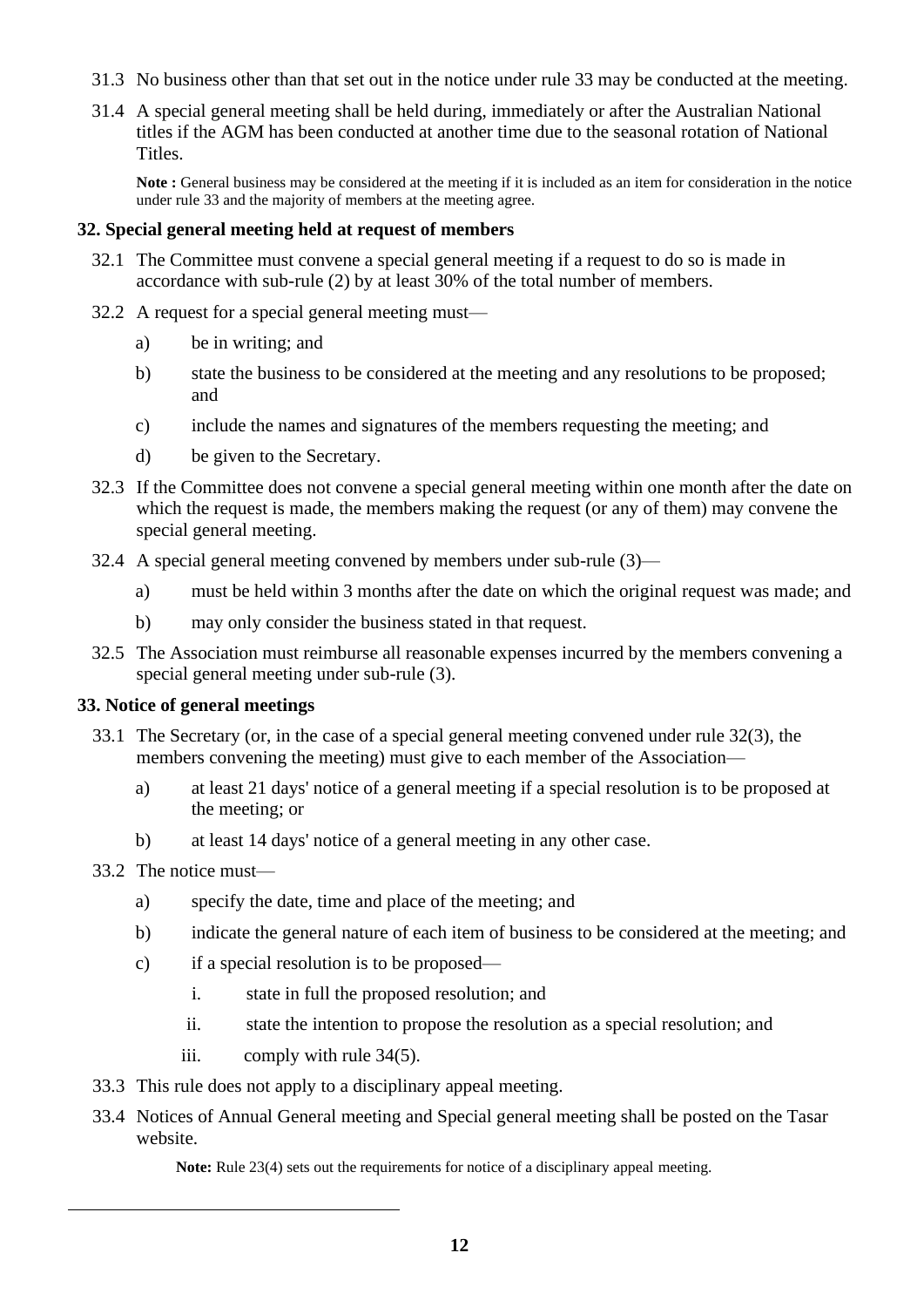## **34. Proxies**

- 34.1 A member may appoint another member as his or her proxy to vote and speak on his or her behalf at a general meeting other than at a disciplinary appeal meeting.
- 34.2 The appointment of a proxy must be in writing and signed by the member making the appointment.
- 34.3 The member appointing the proxy may give specific directions as to how the proxy is to vote on his or her behalf, otherwise the proxy may vote on behalf of the member in any matter as he or she sees fit.
- 34.4 If the Committee has approved a form for the appointment of a proxy, the member may use any other form that clearly identifies the person appointed as the member's proxy and that has been signed by the member.
- 34.5 Notice of a general meeting given to a member under rule 33 must
	- a) state that the member may appoint another member as a proxy for the meeting; and
	- b) include a copy of any form that the Committee has approved for the appointment of a proxy.
- 34.6 A form appointing a proxy must be given to the Chairperson of the meeting before or at the commencement of the meeting.
- 34.7 A form appointing a proxy sent by post or electronically is of no effect unless it is received by the Association no later than 24 hours before the commencement of the meeting.

## **35. Use of technology**

- 35.1 A member not physically present at a general meeting may be permitted to participate in the meeting by the use of technology that allows that member and the members present at the meeting to clearly and simultaneously communicate with each other.
- 35.2 All meetings can be conducted as virtual meeting by decision of the committee
- 35.3 For the purposes of this Part, a member participating in a general meeting as permitted under sub-rule (1) is taken to be present at the meeting and, if the member votes at the meeting, is taken to have voted in person.

#### **36. Quorum at general meetings**

- 36.1 No business may be conducted at a general meeting unless a quorum of members is present.
- 36.2 The quorum for a general meeting is the presence (physically, by proxy or as allowed under rule 35) of 4 of the members entitled to vote.
- 36.3 If a quorum is not present within 30 minutes after the notified commencement time of a general meeting
	- a) in the case of a meeting convened by, or at the request of, members under rule 32 the meeting must be dissolved;

#### **Note**

If a meeting convened by, or at the request of, members is dissolved under this sub-rule, the business that was to have been considered at the meeting is taken to have been dealt with. If members wish to have the business reconsidered at another special meeting, the members must make a new request under rule 32.

- b) in any other case
	- i. the meeting must be adjourned to a date not more than 21 days after the adjournment; and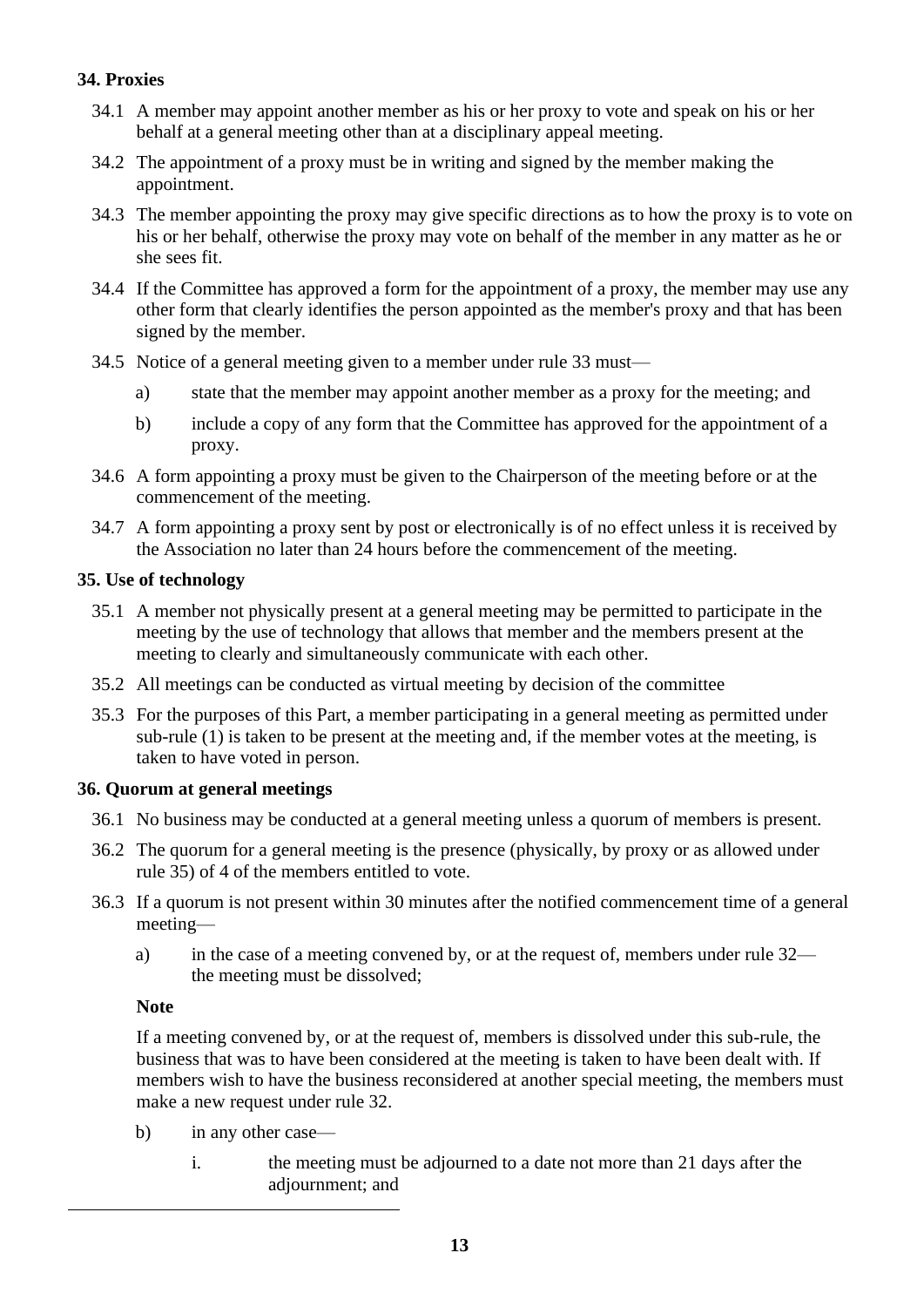- ii. notice of the date, time and place to which the meeting is adjourned must be given at the meeting and confirmed by written notice given to all members as soon as practicable after the meeting.
- 36.4 If a quorum is not present within 30 minutes after the time to which a general meeting has been adjourned under sub-rule (3)(b), the members present at the meeting (if not fewer than 3) may proceed with the business of the meeting as if a quorum were present.

## **37. Adjournment of general meeting**

- 37.1 The Chairperson of a general meeting at which a quorum is present may, with the consent of a majority of members present at the meeting, adjourn the meeting to another time at the same place or at another place.
- 37.2 Without limiting sub-rule (1), a meeting may be adjourned
	- a) if there is insufficient time to deal with the business at hand; or
	- b) to give the members more time to consider an item of business.

#### **Example**

The members may wish to have more time to examine the financial statements submitted by the Committee at an annual general meeting.

- 37.3 No business may be conducted on the resumption of an adjourned meeting other than the business that remained unfinished when the meeting was adjourned.
- 37.4 Notice of the adjournment of a meeting under this rule is not required unless the meeting is adjourned for 14 days or more, in which case notice of the meeting must be given in accordance with rule 33.

#### **38. Voting at general meeting**

- 38.1 On any question arising at a general meeting
	- a) subject to sub-rule (3), each member who is entitled to vote has one vote; and
	- b) members may vote personally or by proxy; and
	- c) except in the case of a special resolution, the question must be decided on a majority of votes.
- 38.2 If votes are divided equally on a question, the Chairperson of the meeting has a second or casting vote.
- 38.3 If the question is whether or not to confirm the minutes of a previous meeting, only members who were present at that meeting may vote.
- 38.4 This rule does not apply to a vote at a disciplinary appeal meeting conducted under rule 24.

#### **39. Special resolutions**

A special resolution is passed if not less than three quarters of the members voting at a general meeting (whether in person or by proxy) vote in favour of the resolution.

**Note**

In addition to certain matters specified in the Act, a special resolution is required—

- (a) to remove a committee member from office
- (b) to alter these Rules, including changing the name or any of the purposes of the Association.

#### **40. Determining whether resolution carried**

40.1 Subject to subsection (2), the Chairperson of a general meeting may, on the basis of a show of hands, declare that a resolution has been—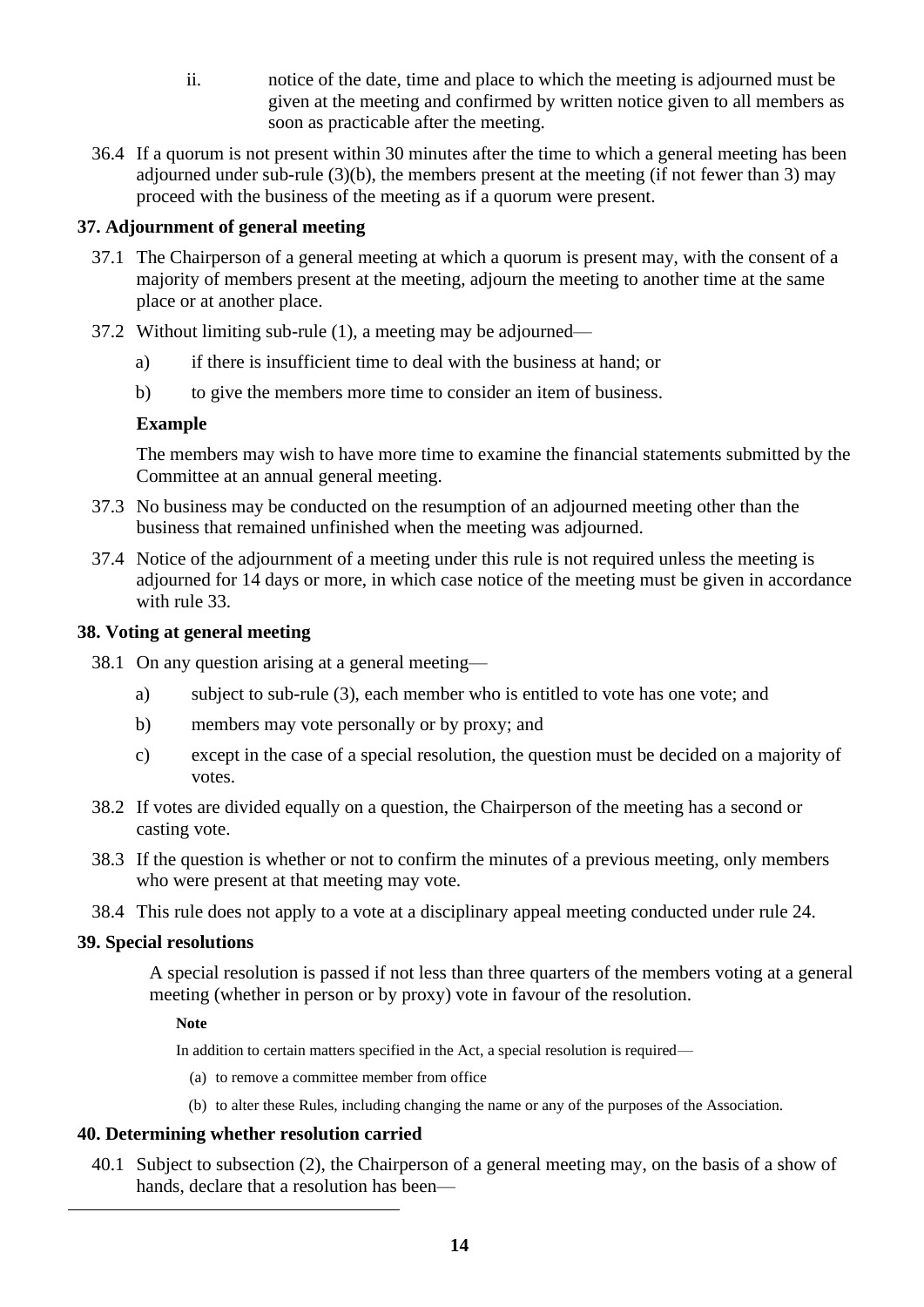- a) carried; or
- b) carried unanimously; or
- c) carried by a particular majority; or
- d) lost—

and an entry to that effect in the minutes of the meeting is conclusive proof of that fact.

- 40.2 If a poll (where votes are cast in writing) is demanded by three or more members on any question
	- a) the poll must be taken at the meeting in the manner determined by the Chairperson of the meeting; and
	- b) the Chairperson must declare the result of the resolution on the basis of the poll.
- 40.3 A poll demanded on the election of the Chairperson or on a question of an adjournment must be taken immediately.
- 40.4 A poll demanded on any other question must be taken before the close of the meeting at a time determined by the Chairperson.

## **41. Minutes of general meeting**

- 41.1 The Committee must ensure that minutes are taken and kept of each general meeting.
- 41.2 The minutes must record the business considered at the meeting, any resolution on which a vote is taken and the result of the vote.
- 41.3 In addition, the minutes of each annual general meeting must include
	- a) the names of the members attending the meeting; and
	- b) proxy forms given to the Chairperson of the meeting under rule 34(6); and
	- c) the financial statements submitted to the members in accordance with rule  $30(4)(b)(ii)$ ; and
	- d) the certificate signed by two committee members certifying that the financial statements give a true and fair view of the financial position and performance of the Association; and
	- e) any audited accounts and auditor's report or report of a review accompanying the financial statements that are required under the Act.

#### **PART 5—COMMITTEE**

## **Division 1—Powers of Committee**

#### **42. Role and powers**

- 42.1 The business of the Association must be managed by or under the direction of a Committee.
- 42.2 The Committee may exercise all the powers of the Association except those powers that these Rules or the Act require to be exercised by general meetings of the members of the Association.
- 42.3 The Committee may
	- a) appoint delegates to the meeting of the World Tasar Council
	- b) establish subcommittees consisting of members with terms of reference it considers appropriate.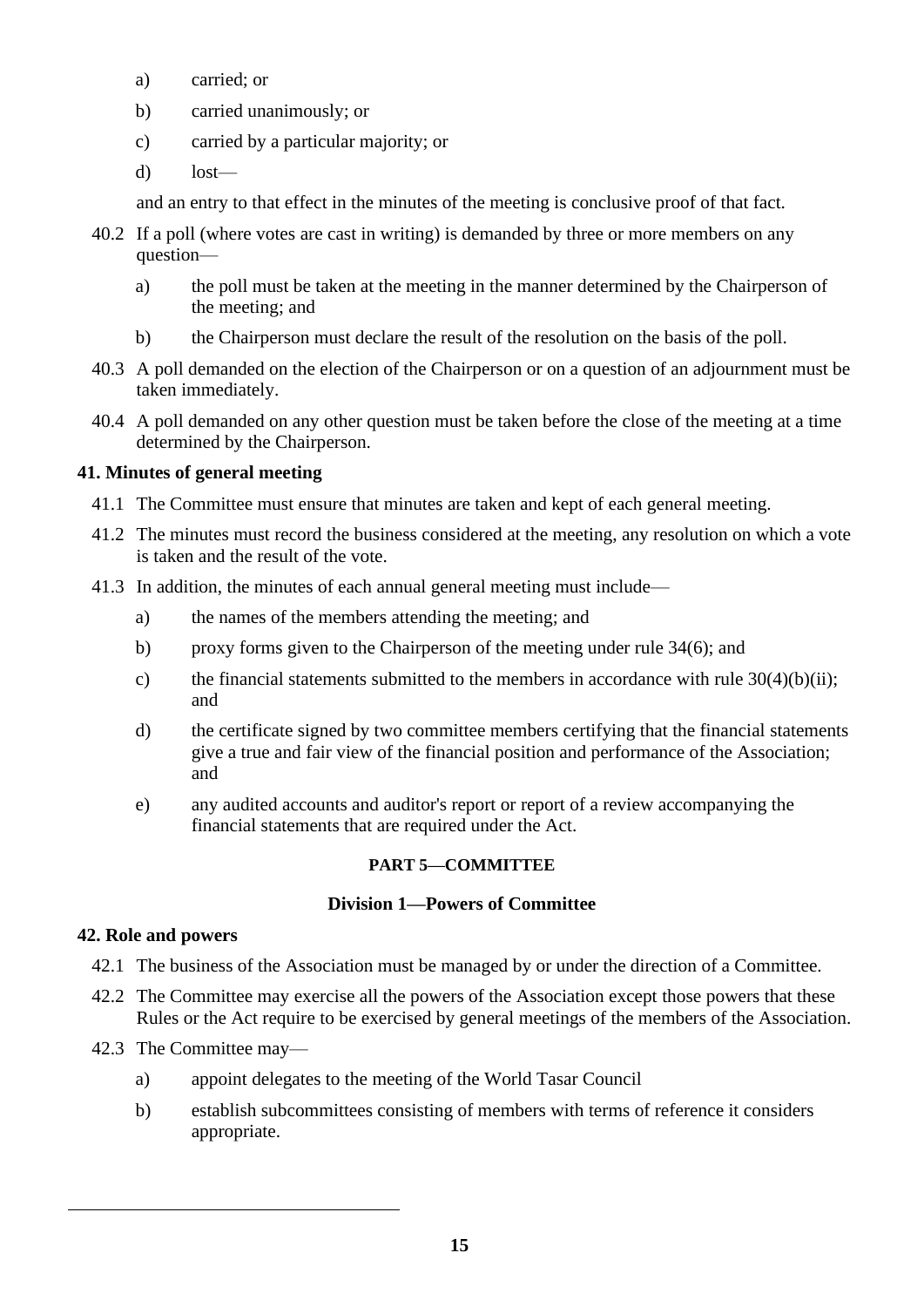## **43. Delegation**

- 43.1 The Committee may delegate to a member of the Committee, a subcommittee or staff, any of its powers and functions other than
	- a) this power of delegation; or
	- b) a duty imposed on the Committee by the Act or any other law.
- 43.2 The delegation must be in writing and may be subject to the conditions and limitations the Committee considers appropriate.
- 43.3 The Committee may, in writing, revoke a delegation wholly or in part.

## **Division 2—Composition of Committee and duties of members**

## **44. Composition of Committee**

The Committee consists of—

- a) a President; and
- b) a Vice-President; and
- c) a Secretary; and
- d) a Treasurer; and
- e) ordinary members (if any) elected under rule 53.

## **45. General Duties**

- 45.1 As soon as practicable after being elected or appointed to the Committee, each committee member must become familiar with these Rules and the Act.
- 45.2 The Committee is collectively responsible for ensuring that the Association complies with the Act and that individual members of the Committee comply with these Rules.
- 45.3 Committee members must exercise their powers and discharge their duties with reasonable care and diligence.
- 45.4 Committee members must exercise their powers and discharge their duties
	- a) in good faith in the best interests of the Association; and
	- b) for a proper purpose.
- 45.5 Committee members and former committee members must not make improper use of
	- a) their position; or
	- b) information acquired by virtue of holding their position—

so as to gain an advantage for themselves or any other person or to cause detriment to the Association.

#### **Note**

See also Division 3 of Part 6 of the Act which sets out the general duties of the office holders of an incorporated association.

45.6 In addition to any duties imposed by these Rules, a committee member must perform any other duties imposed from time to time by resolution at a general meeting.

## **46. President and Vice-President**

46.1 Subject to subrule (2), the President or, in the President's absence, the Vice-President is the Chairperson for any general meetings and for any committee meetings.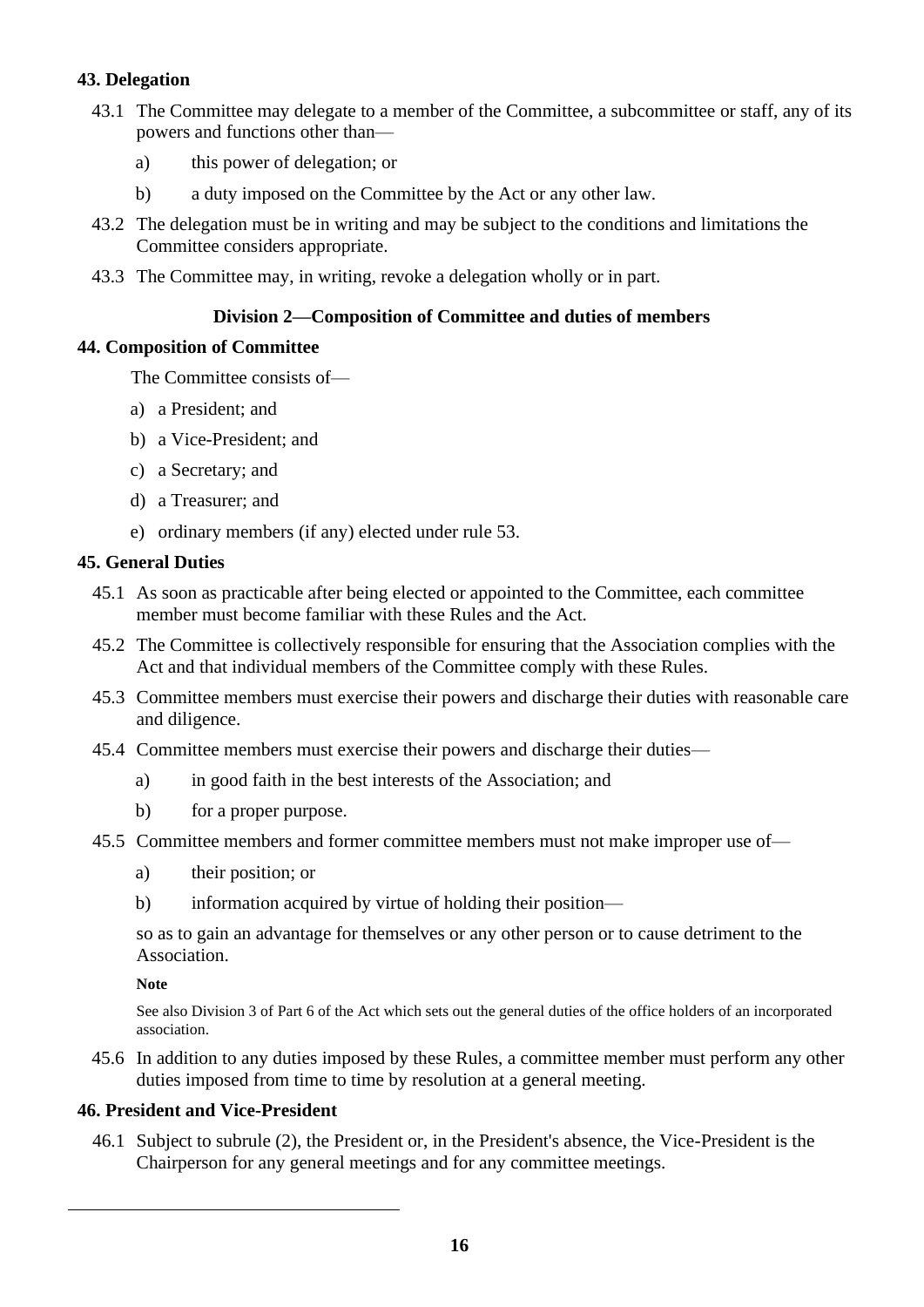- 46.2 If the President and the Vice-President are both absent, or are unable to preside, the Chairperson of the meeting must be
	- a) in the case of a general meeting—a member elected by the other members present; or
	- b) in the case of a committee meeting—a committee member elected by the other committee members present.

## **47. Secretary**

**47.1** The Secretary must perform any duty or function required under the Act to be performed by the secretary of an incorporated association.

## **Example**

Under the Act, the secretary of an incorporated association is responsible for lodging documents of the association with the Registrar.

- 47.2 The Secretary must
	- a) maintain the register of members in accordance with rule 18; and
	- b) keep custody of the common seal (if any) of the Association and, except for the financial records referred to in rule 70(3), all books, documents and securities of the Association in accordance with rules 72 and 75; and
	- c) subject to the Act and these Rules, provide members with access to the register of members, the minutes of general meetings and other books and documents; and
	- d) perform any other duty or function imposed on the Secretary by these Rules.
- 47.3 The Secretary must give to the Registrar notice of his or her appointment within 14 days after the appointment.

#### **48. Treasurer**

The Treasurer must—

- a) receive all moneys paid to or received by the Association and issue receipts for those moneys in the name of the Association; and
- b) ensure that all moneys received are paid into the account of the Association within 5 working days after receipt; and
- c) make any payments authorised by the Committee or by a general meeting of the Association from the Association's funds; and
- d) ensure cheques or transfers are signed/authorised by at least 2 committee members.
- e) ensure that the financial records of the Association are kept in accordance with the Act; and
- f) coordinate the preparation of the financial statements of the Association and their certification by the Committee prior to their submission to the annual general meeting of the Association.
- g) The Treasurer must ensure that at least one other committee member has access to the accounts and financial records of the Association.

## **Division 3—Election of Committee members and tenure of office**

## **49. Who is eligible to be a Committee member**

A member is eligible to be elected or appointed as a committee member if the member—

a) is 18 years or over; and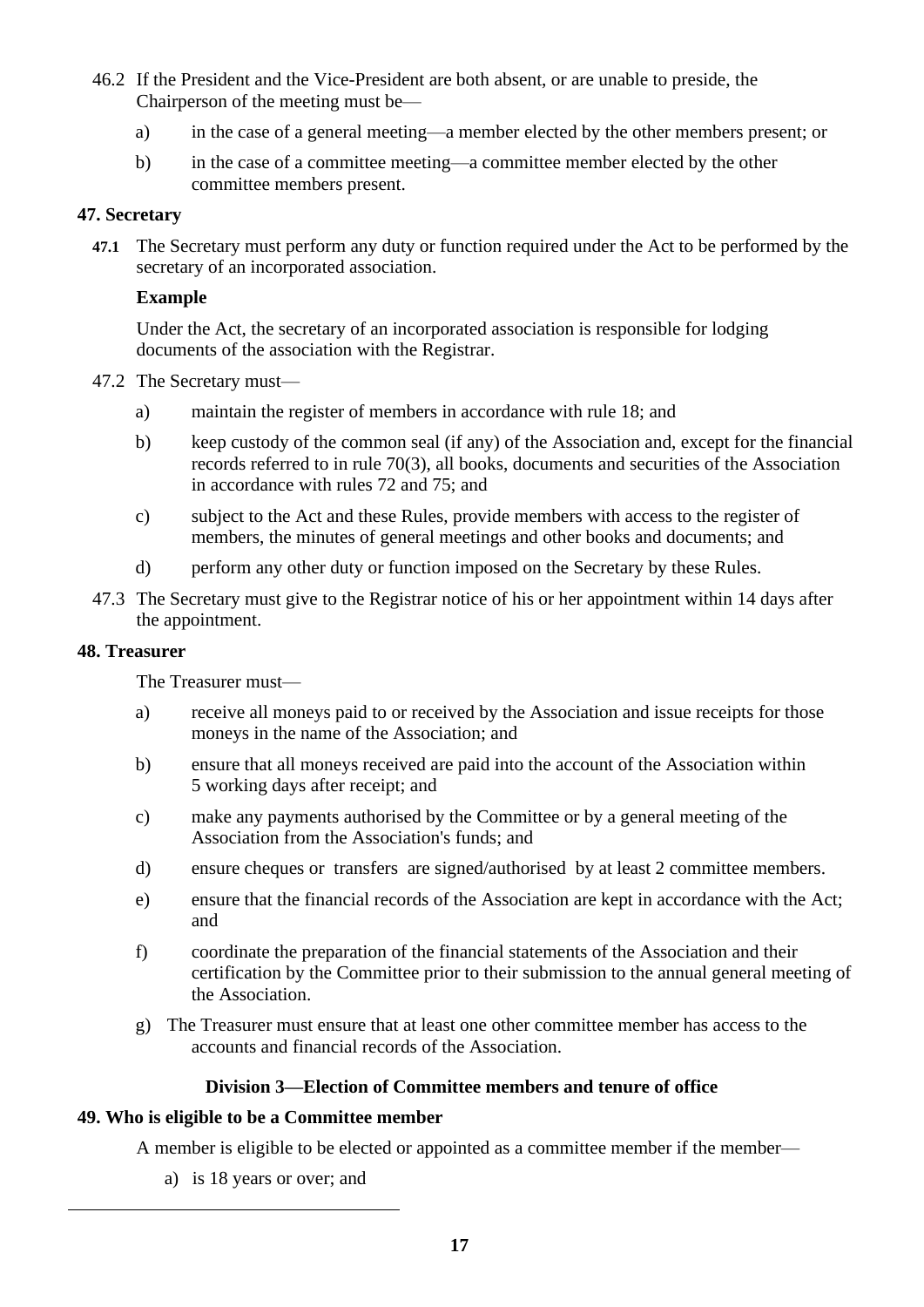b) is entitled to vote at a general meeting.

## **50. Positions to be declared vacant**

- 50.1 This rule applies to
	- a) the first annual general meeting of the Association after its incorporation; or
	- b) any subsequent annual general meeting of the Association, after the annual report and financial statements of the Association have been received.

The Chairperson of the meeting must declare all positions on the Committee vacant and hold elections for those positions in accordance with rules 51 to 54.

#### **51. Nominations**

- 51.1 Prior to the election of each position, the Chairperson of the meeting must call for nominations to fill that position.
- 51.2 An eligible member of the Association may
	- a) nominate himself or herself; or
	- b) with the member's consent, be nominated by another member.
- 51.3 A member who is nominated for a position and fails to be elected to that position may be nominated for any other position for which an election is yet to be held.

## **52. Election of President etc.**

- 52.1 At the annual general meeting, separate elections must be held for each of the following positions
	- a) President;
	- b) Vice-President;
	- c) Secretary;
	- d) Treasurer.
- 52.2 If only one member is nominated for the position, the Chairperson of the meeting must declare the member elected to the position.
- 52.3 If more than one member is nominated, a ballot must be held in accordance with rule 54.
- 52.4 On his or her election, the new President may take over as Chairperson of the meeting.

#### **53. Election of ordinary members**

- 53.1 The annual general meeting must by resolution decide the number of ordinary members of the Committee (if any) it wishes to hold office for the next year.
- 53.2 A single election may be held to fill all of those positions.
- 53.3 If the number of members nominated for the position of ordinary committee member is less than or equal to the number to be elected, the Chairperson of the meeting must declare each of those members to be elected to the position.
- 53.4 If the number of members nominated exceeds the number to be elected, a ballot must be held in accordance with rule 54.

## **54. Ballot**

54.1 If a ballot is required for the election for a position, the Chairperson of the meeting must appoint a member to act as returning officer to conduct the ballot.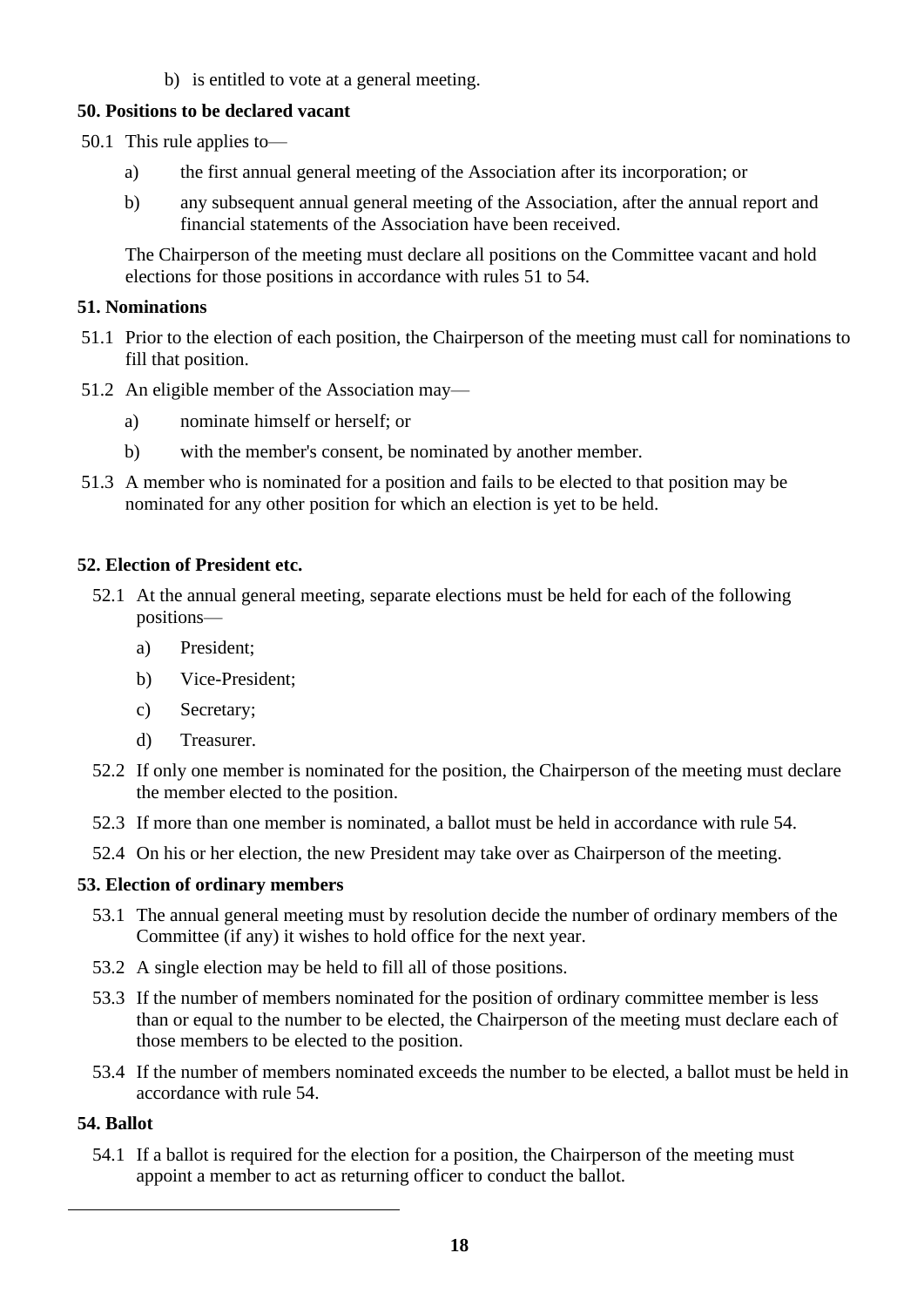- 54.2 The returning officer must not be a member nominated for the position.
- 54.3 Before the ballot is taken, each candidate may make a short speech in support of his or her election.
- 54.4 The election must be by secret ballot.
- 54.5 The returning officer must give a blank piece of paper to
	- a) each member present in person; and
	- b) each proxy appointed by a member.

#### **Example**

If a member has been appointed the proxy of 5 other members, the member must be given 6 ballot papers—one for the member and one each for the other members.

- 54.6 If the ballot is for a single position, the voter must write on the ballot paper the name of the candidate for whom they wish to vote.
- 54.7 If the ballot is for more than one position
	- a) the voter must write on the ballot paper the name of each candidate for whom they wish to vote;
	- b) the voter must not write the names of more candidates than the number to be elected.
- 54.8 Ballot papers that do not comply with sub-rule (7)(b) are not to be counted.
- 54.9 Each ballot paper on which the name of a candidate has been written counts as one vote for that candidate.
- 54.10The returning officer must declare elected the candidate or, in the case of an election for more than one position, the candidates who received the most votes.
- 54.11If the returning officer is unable to declare the result of an election under sub-rule (10) because 2 or more candidates received the same number of votes, the returning officer must
	- a) conduct a further election for the position in accordance with sub-rules (4) to (10) to decide which of those candidates is to be elected; or
	- b) with the agreement of those candidates, decide by lot which of them is to be elected.

## **Examples**

The choice of candidate may be decided by the toss of a coin, drawing straws or drawing a name out of a hat.

## **55. Term of office**

- 55.1 Subject to sub-rule (3) and rule 56, a committee member holds office until the positions of the Committee are declared vacant at the next annual general meeting.
- 55.2 A committee member may be re-elected.
- 55.3 A general meeting of the Association may
	- a) by special resolution remove a committee member from office; and
	- b) elect an eligible member of the Association to fill the vacant position in accordance with this Division.
- 55.4 A member who is the subject of a proposed special resolution under subrule (3)(a) may make representations in writing to the Secretary or President of the Association (not exceeding a reasonable length) and may request that the representations be provided to the members of the Association.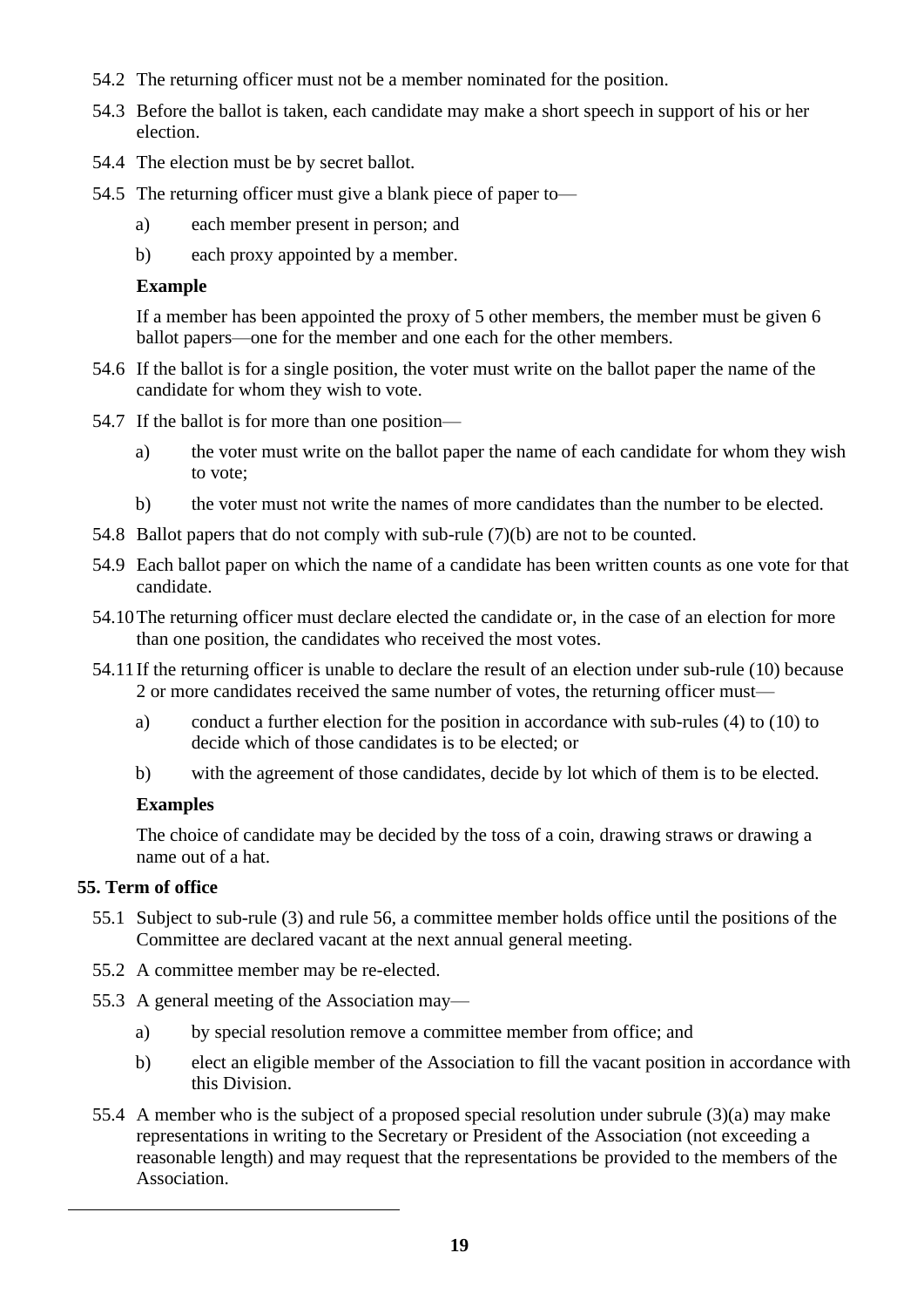55.5 The Secretary or the President may give a copy of the representations to each member of the Association or, if they are not so given, the member may require that they be read out at the meeting at which the special resolution is to be proposed.

## **56. Vacation of office**

- 56.1 A committee member may resign from the Committee by written notice addressed to the Committee.
- 56.2 A person ceases to be a committee member if he or she
	- a) ceases to be a member of the Association; or
	- b) fails to attend 3 consecutive committee meetings (other than special or urgent committee meetings) without leave of absence under rule 67; or
- 56.3 otherwise ceases to be a committee member by operation of section 78 of the Act.

**Note**

A Committee member may not hold the office of secretary if they do not reside in Australia.

#### **57. Filling casual vacancies**

- 57.1 The Committee may appoint an eligible member of the Association to fill a position on the Committee that
	- a) has become vacant under rule 56; or
	- b) Was not filled by election at the last annual general meeting.
- 57.2 If the position of Secretary becomes vacant, the Committee must appoint a member to the position within 14 days after the vacancy arises.
- 57.3 Rule 55 applies to any committee member appointed by the Committee under sub-rule (1) or (2).
- 57.4 The Committee may continue to act despite any vacancy in its membership.

## **Division 4—Meetings of Committee**

#### **58. Meetings of Committee**

- 58.1 The Committee must meet at least 3 times in each year at the dates, times and places determined by the Committee.
- 58.2 The date, time and place of the first committee meeting must be determined by the members of the Committee as soon as practicable after the annual general meeting of the Association at which the members of the Committee were elected.
- 58.3 Special committee meetings may be convened by the President or by any 4 members of the Committee.

## **59. Notice of meetings**

- 59.1 Notice of each committee meeting must be given to each committee member no later than 7 days before the date of the meeting.
- 59.2 Notice may be given of more than one committee meeting at the same time.
- 59.3 The notice must state the date, time and place of the meeting.
- 59.4 If a special committee meeting is convened, the notice must include the general nature of the business to be conducted.
- 59.5 The only business that may be conducted at the meeting is the business for which the meeting is convened.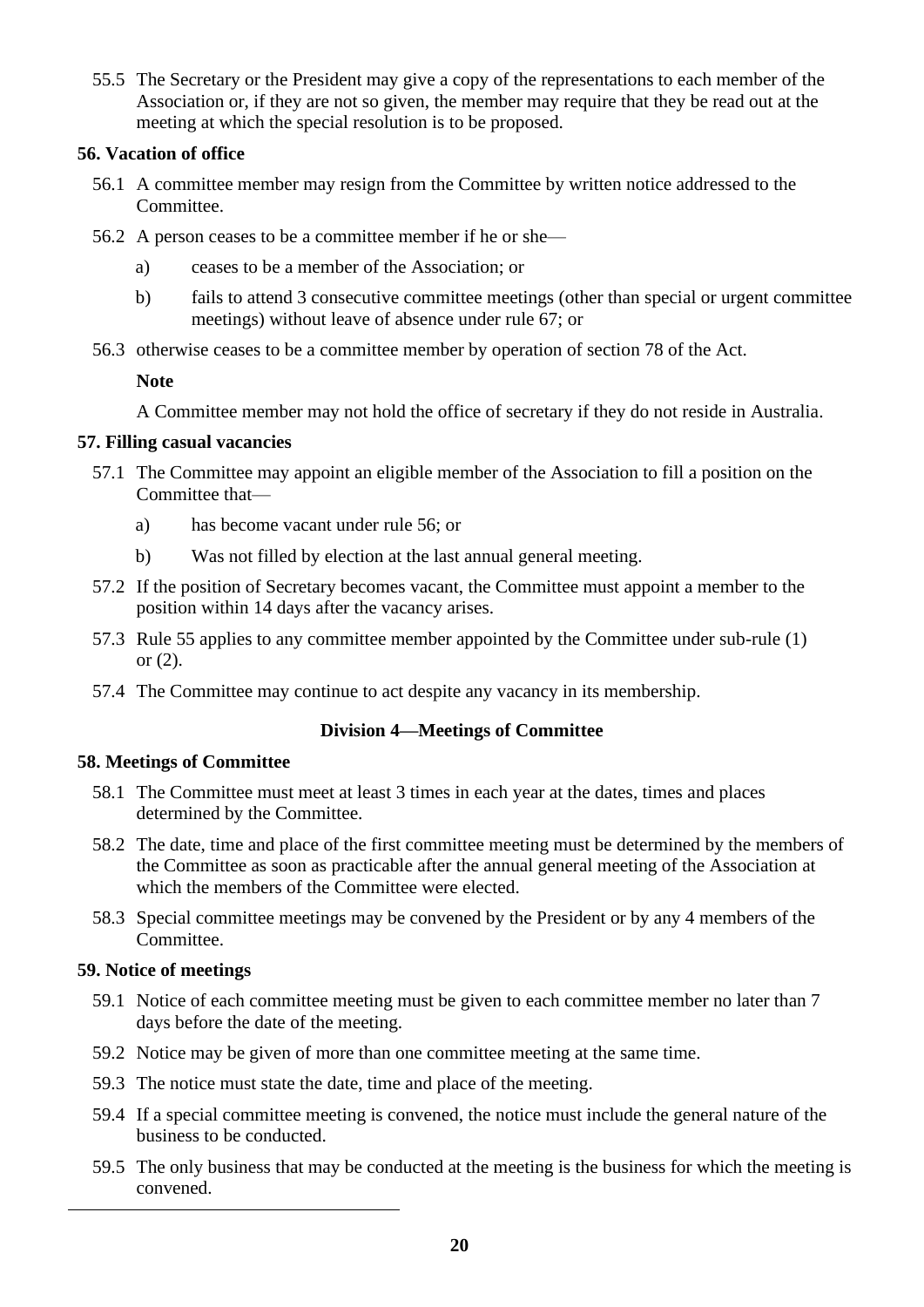## **60. Urgent meetings**

- 60.1 In cases of urgency, a meeting can be held without notice being given in accordance with rule 59 provided that as much notice as practicable is given to each committee member by the quickest means practicable.
- 60.2 Any resolution made at the meeting must be passed by an absolute majority of the Committee.
- 60.3 The only business that may be conducted at an urgent meeting is the business for which the meeting is convened.

#### **61. Procedure and order of business**

- 61.1 The procedure to be followed at a meeting of a Committee must be determined from time to time by the Committee.
- 61.2 The order of business may be determined by the members present at the meeting.

#### **62. Use of technology**

- 62.1 A committee member who is not physically present at a committee meeting may participate in the meeting by the use of technology that allows that committee member and the committee members present at the meeting to clearly and simultaneously communicate with each other.
- 62.2 For the purposes of this Part, a committee member participating in a committee meeting as permitted under subrule (1) is taken to be present at the meeting and, if the member votes at the meeting, is taken to have voted in person.

#### **63. Quorum**

- 63.1 No business may be conducted at a Committee meeting unless a quorum is present.
- 63.2 The quorum for a committee meeting is the presence (in person or as allowed under rule 62) of a majority of the committee members holding office.
- 63.3 If a quorum is not present within 30 minutes after the notified commencement time of a committee meeting
	- a) in the case of a special meeting—the meeting lapses;
	- b) in any other case—the meeting must be adjourned to a date no later than 14 days after the adjournment and notice of the time, date and place to which the meeting is adjourned must be given in accordance with rule 59.

#### **64. Voting**

- 64.1 On any question arising at a committee meeting, each committee member present at the meeting has one vote.
- 64.2 A motion is carried if a majority of committee members present at the meeting vote in favour of the motion.
- 64.3 Subrule (2) does not apply to any motion or question which is required by these Rules to be passed by an absolute majority of the Committee.
- 64.4 If votes are divided equally on a question, the Chairperson of the meeting has a second or casting vote.
- 64.5 Voting by proxy is not permitted.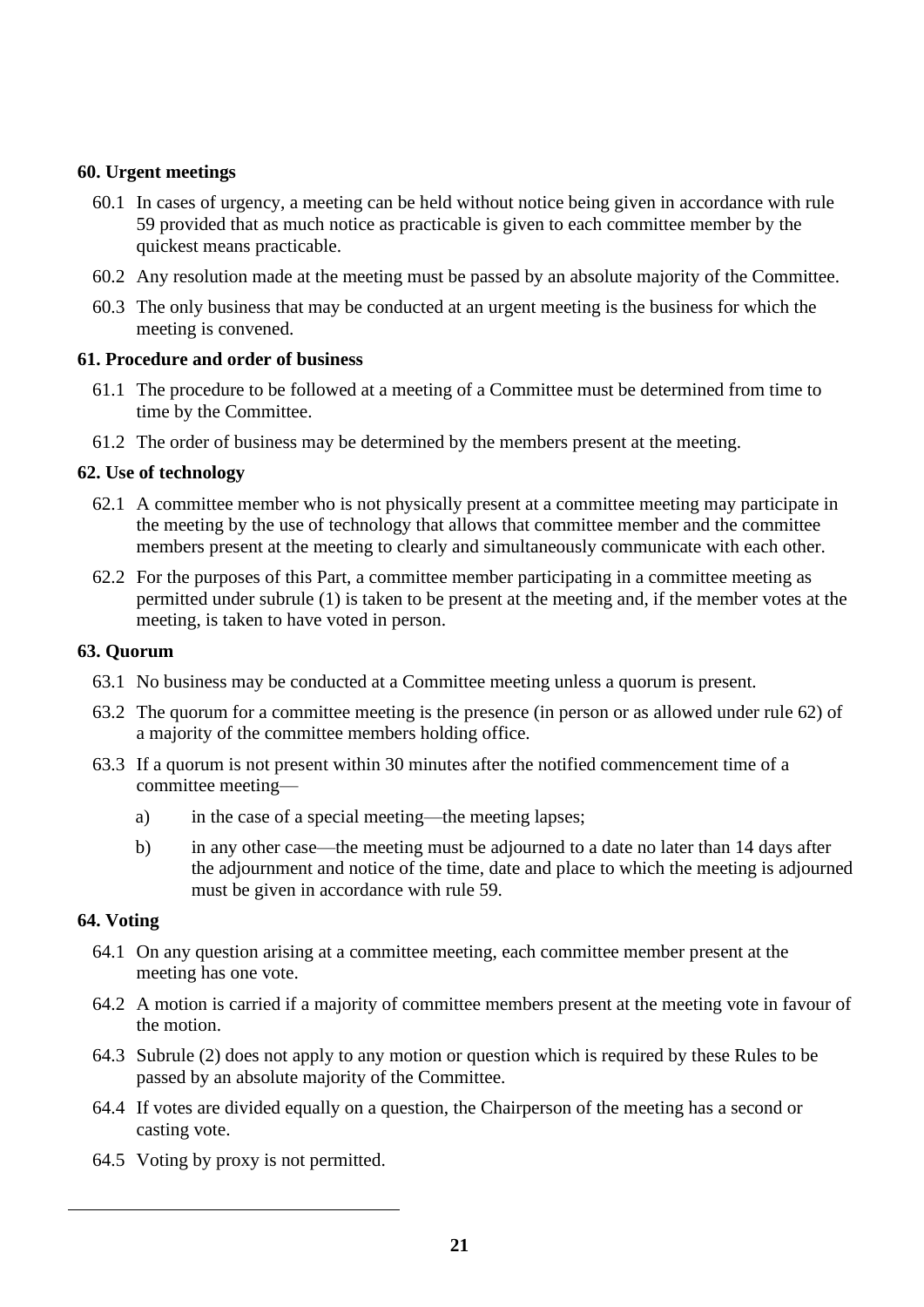## **65. Conflict of interest**

- 65.1 A committee member who has a material personal interest in a matter being considered at a committee meeting must disclose the nature and extent of that interest to the Committee.
- 65.2 The member
	- a) must not be present while the matter is being considered at the meeting; and
	- b) must not vote on the matter.

#### **Note**

Under section 81(3) of the Act, if there are insufficient committee members to form a quorum because a member who has a material personal interest is disqualified from voting on a matter, a general meeting may be called to deal with the matter.

- 65.3 This rule does not apply to a material personal interest
	- a) that exists only because the member belongs to a class of persons for whose benefit the Association is established; or
	- b) that the member has in common with all, or a substantial proportion of, the members of the Association.

#### **66. Minutes of meeting**

- 66.1 The Committee must ensure that minutes are taken and kept of each committee meeting.
- 66.2 The minutes must record the following
	- a) the names of the members in attendance at the meeting;
	- b) the business considered at the meeting;
	- c) any resolution on which a vote is taken and the result of the vote;
	- d) any material personal interest disclosed under rule 65.

#### **67. Leave of absence**

- 67.1 The Committee may grant a committee member leave of absence from committee meetings for a period not exceeding 3 months.
- 67.2 The Committee must not grant leave of absence retrospectively unless it is satisfied that it was not feasible for the committee member to seek the leave in advance.

#### **PART 6—FINANCIAL MATTERS**

#### **68. Source of funds**

The funds of the Association may be derived from joining fees, annual subscriptions, donations, fund-raising activities, grants, interest and any other sources approved by the Committee.

#### **69. Management of funds**

- 69.1 The Association must open an account with a financial institution from which all expenditure of the Association is made and into which all of the Association's revenue is deposited.
- 69.2 Subject to any restrictions imposed by a general meeting of the Association, the Committee may approve expenditure on behalf of the Association.
- 69.3 The Committee may authorise the Treasurer to expend funds on behalf of the Association (including by electronic funds transfer) up to a specified limit without requiring approval from the Committee for each item on which the funds are expended.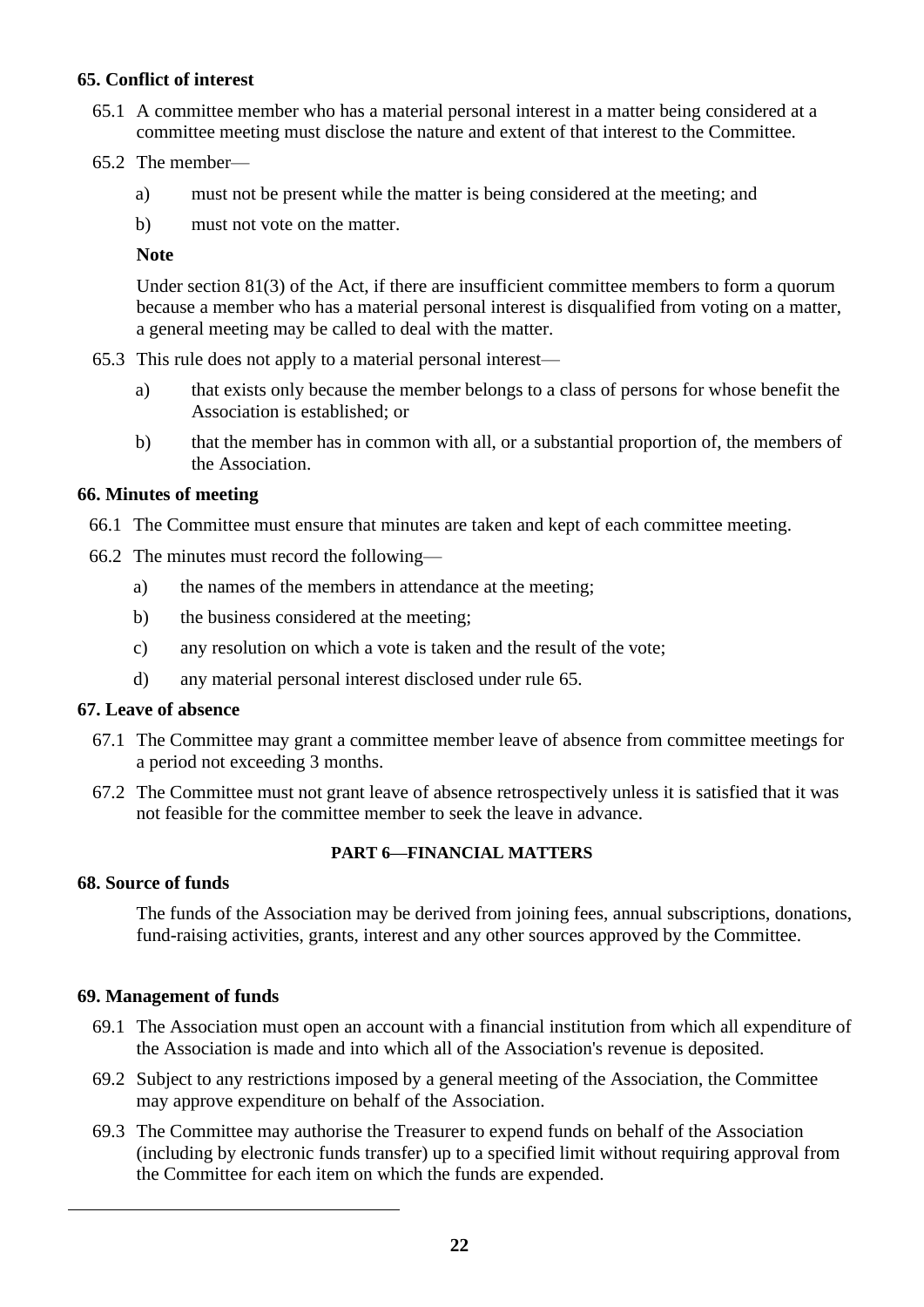- 69.4 All cheques, drafts, bills of exchange, promissory notes and other negotiable instruments must be signed by 2 committee members.
- 69.5 All funds of the Association must be deposited into the financial account of the Association no later than 5 working days after receipt.
- 69.6 With the approval of the Committee, the Treasurer may maintain a cash float provided that all money paid from or paid into the float is accurately recorded at the time of the transaction.

#### **70. Financial records**

- 70.1 The Association must keep financial records that
	- a) correctly record and explain its transactions, financial position and performance; and
	- b) enable financial statements to be prepared as required by the Act.
- 70.2 The Association must retain the financial records for 7 years after the transactions covered by the records are completed.
- 70.3 The Treasurer must keep in his or her custody, or under his or her control
	- a) the financial records for the current financial year; and
	- b) any other financial records as authorised by the Committee.

#### **71. Financial statements**

- 71.1 For each financial year, the Committee must ensure that the requirements under the Act relating to the financial statements of the Association are met.
- 71.2 Without limiting sub-rule (1), those requirements include
	- a) the preparation of the financial statements;
	- b) if required, the review or auditing of the financial statements;
	- c) the certification of the financial statements by the Committee;
	- d) the submission of the financial statements to the annual general meeting of the Association;
	- e) the lodgement with the Registrar of the financial statements and accompanying reports, certificates, statements and fee.

#### **PART 7—GENERAL MATTERS**

#### **72. Common seal**

- 72.1 The Association may have a common seal.
- 72.2 If the Association has a common seal
	- a) the name of the Association must appear in legible characters on the common seal;
	- b) a document may only be sealed with the common seal by the authority of the Committee and the sealing must be witnessed by the signatures of two committee members;
- 72.3 the common seal must be kept in the custody of the Secretary.

#### **73. Registered address**

The registered address of the Association is—

- a) the address determined from time to time by resolution of the Committee; or
- b) if the Committee has not determined an address to be the registered address—the postal address of the Secretary.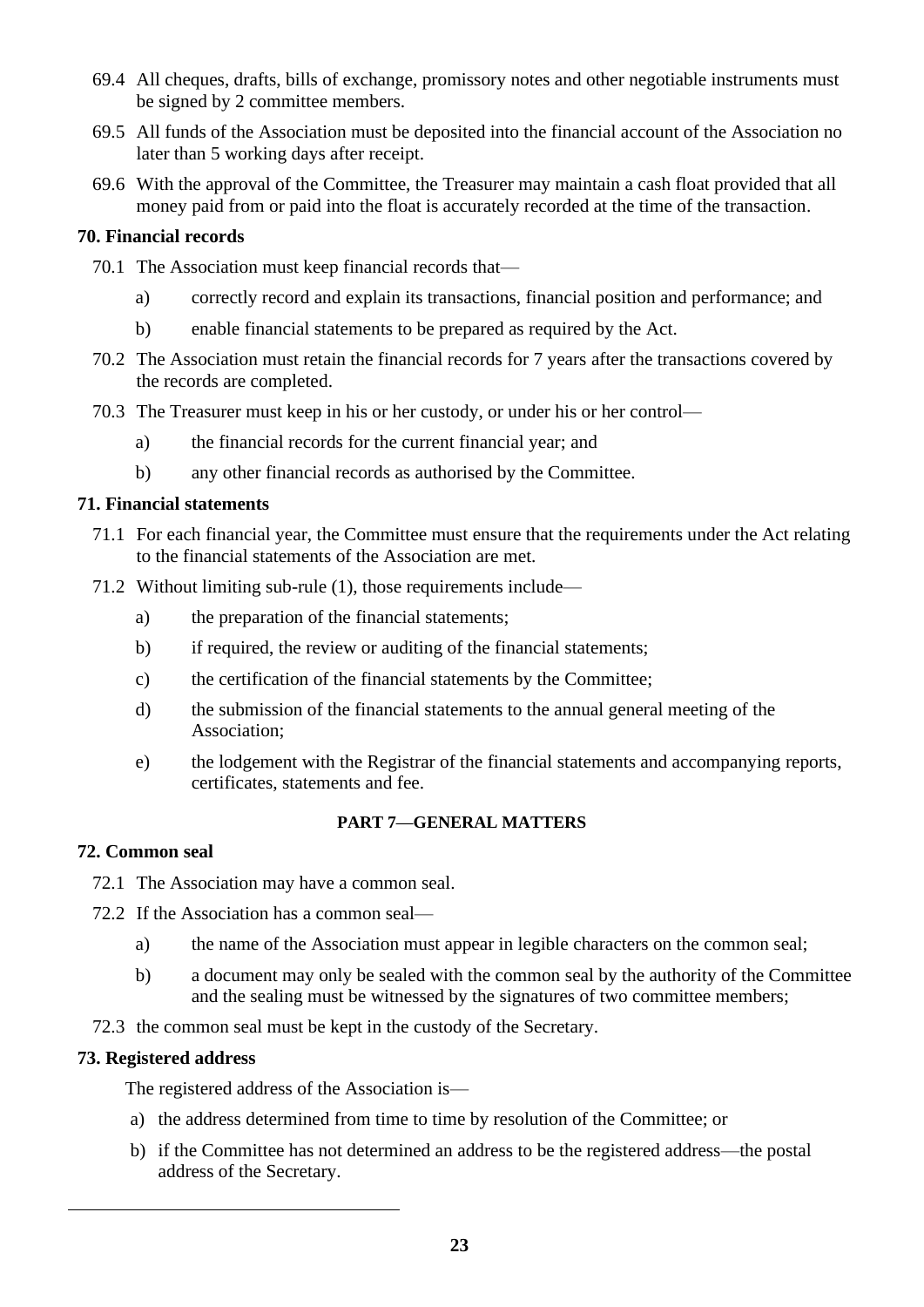## **74. Notice requirements**

- 74.1 Any notice required to be given to a member or a committee member under these Rules may be given
	- a) by handing the notice to the member personally; or
	- b) by sending it by post to the member at the address recorded for the member on the register of members; or
	- c) by email or facsimile transmission.
- 74.2 Sub-rule (1) does not apply to notice given under rule 60.
- 74.3 Any notice required to be given to the Association or the Committee may be given
	- a) by handing the notice to a member of the Committee; or
	- b) by sending the notice by post to the registered address; or
	- c) by leaving the notice at the registered address; or
	- d) by email to the email address of the Association or the Secretary.

## **75. Custody and inspection of books and records**

- 75.1 Members may on request inspect free of charge
	- a) the register of members;
	- b) the minutes of general meetings;
	- c) subject to sub-rule (2), the financial records, books, securities and any other relevant document of the Association, including minutes of Committee meetings.

## **Note**

See note following rule 18 for details of access to the register of members.

- 75.2 The Committee may refuse to permit a member to inspect records of the Association that relate to confidential, personal, employment, commercial or legal matters or where to do so may be prejudicial to the interests of the Association.
- 75.3 The Committee must on request make copies of these rules available to members and applicants for membership free of charge.
- 75.4 Subject to sub-rule (2), a member may make a copy of any of the other records of the Association referred to in this rule and the Association may charge a reasonable fee for provision of a copy of such a record.
- 75.5 For purposes of this rule
	- a) *relevant documents* means the records and other documents, however compiled, recorded or stored, that relate to the incorporation and management of the Association and includes the following—
	- b) its membership records;
	- c) its financial statements;
	- d) its financial records;
	- e) records and documents relating to transactions, dealings, business or property of the Association.

## **76. Winding up and cancellation**

76.1 The Association may be wound up voluntarily by special resolution.